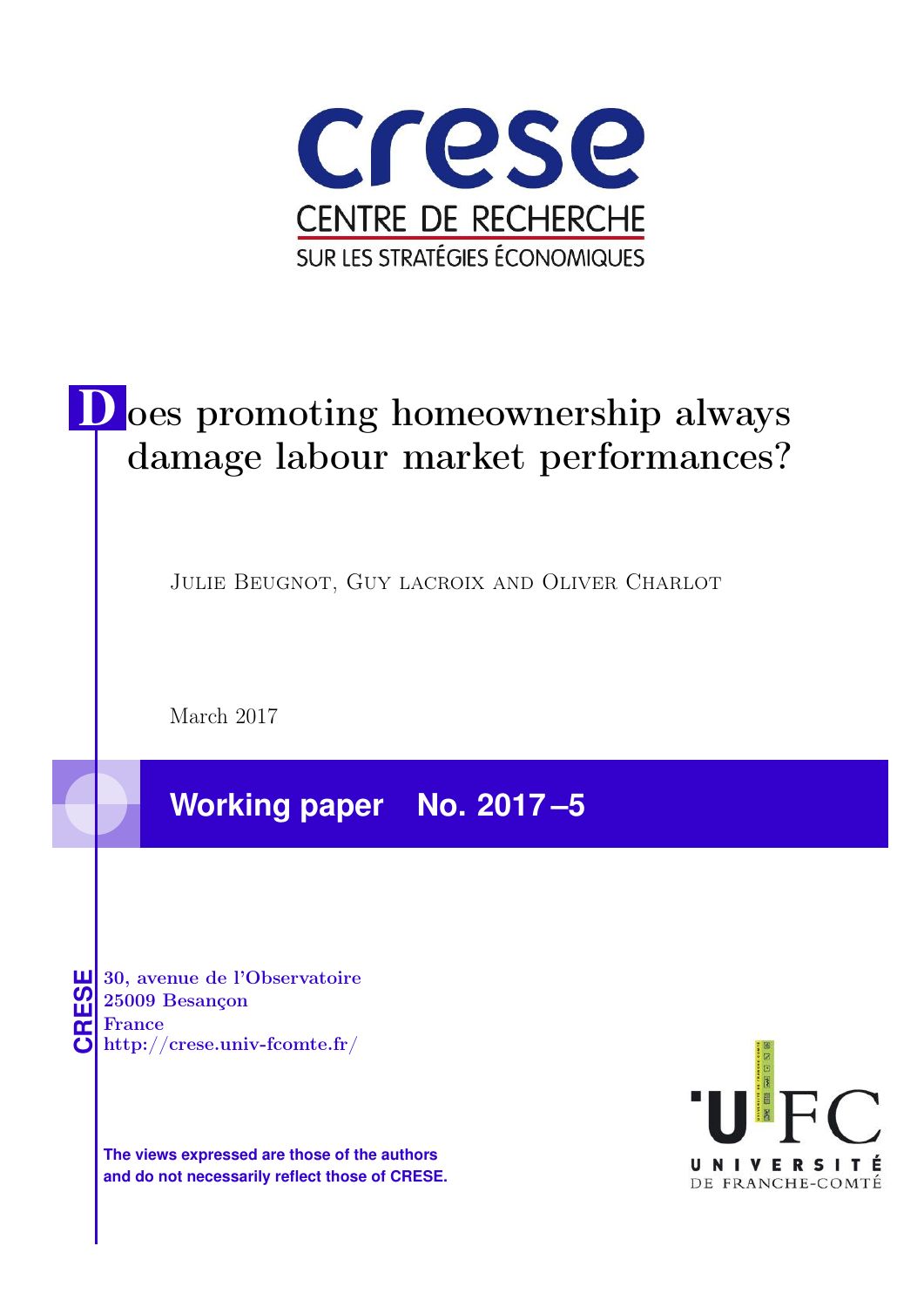# Does promoting homeownership always damage labour market performances?

March 17, 2017

Julie Beugnot<sup>a</sup>, Guy Lacroix<sup>b</sup>, Olivier Charlot<sup>c</sup>

<sup>a</sup>CRESE EA3190, Univ. Bourgogne Franche-Comté, F-25000 Besançon, France  $b$ Department of economics, Université Laval, CRREP and CIRANO.  $^{\rm c}$ THEMA, Université Cergy-Pontoise

# Abstract

In this paper we analyze the link between homeownership and various aggregate and individual labour market outcomes. Our aim is to investigate the likely consequences of public policies that promote homeownership. To this end, we develop a circular firm-worker matching model with Nash wage bargaining and free market entry. Homeowners are assumed to be less mobile than tenants due to higher mobility costs mainly induced by housing market frictions. Through extensive numerical simulations, we show that: (1) Higher homeownership rates need not lead to higher unemployment rates, contrary to the so-called Oswald's hypothesis, but depends crucially on the importance of mobility costs mainly driven by housing market regulation; (2) while increased homeownership may prove harmful to some macroeconomic labour market indicators, it is always beneficial to individuals' labour market performances.

Keywords: Stochastic job matching, Homeownership, Unemployment, Mobility

JEL Codes: H31, J61, J64, R23

Email addresses: julie.beugnot@univ-fcomte.fr, Corresponding author (Julie Beugnot), guy.lacroix@ecn.ulaval.ca (Guy Lacroix), olivier.charlot@u-cergy.fr (Olivier Charlot)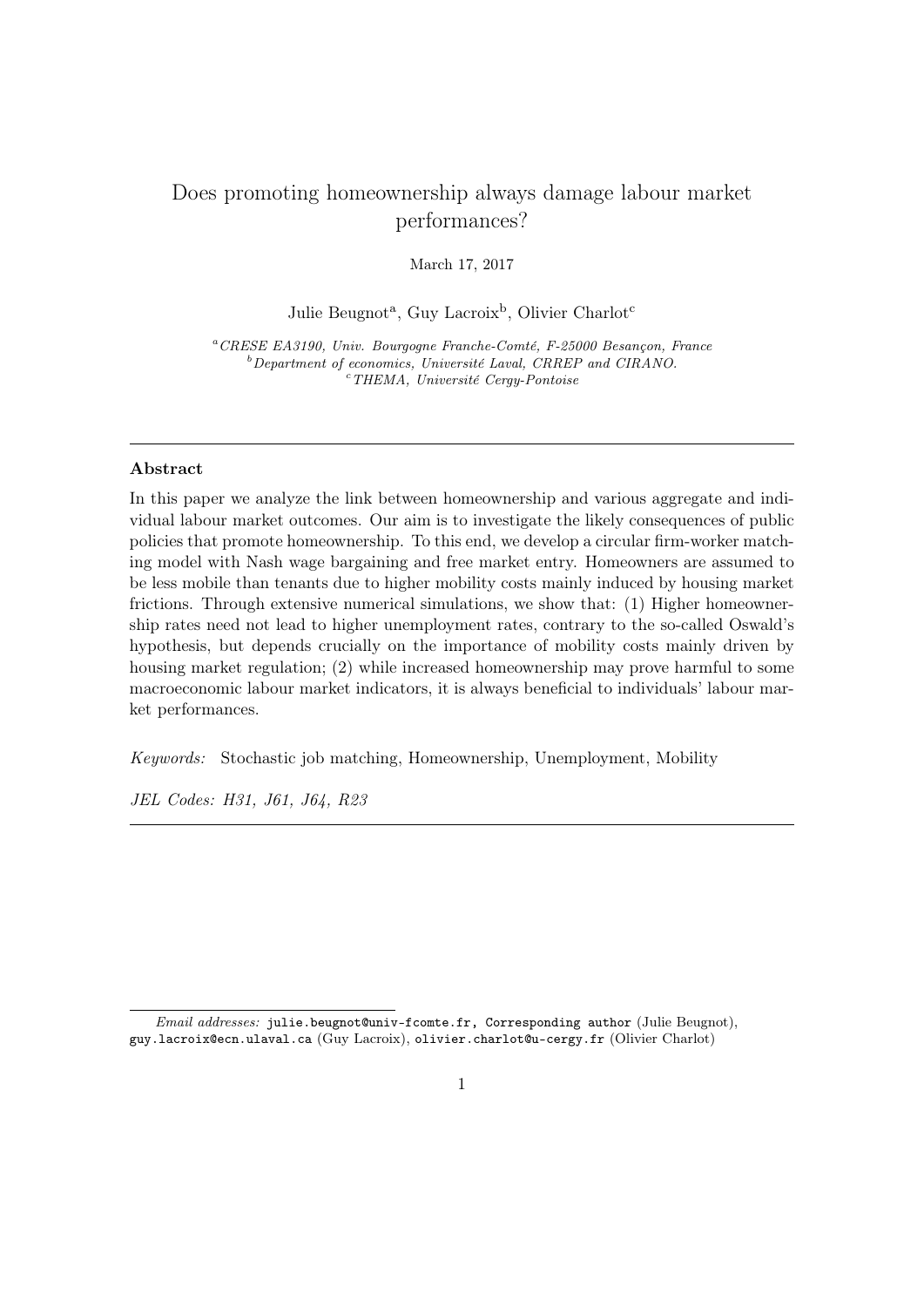#### 1. Introduction

Over the past decades homeownership rates have increased significantly in many OECD countries. As stressed by Andrews and Caldera Sànchez (2011), only a part of this increase can be explained by changes in households' characteristics such as age, income, household structure or education. According to them, a significant part of this increase stems from the many programs and public policies that have been implemented over time to foster homeownership: subsidized loans, zero interest loans, smaller down payments, tax deductible mortgage interests, etc.

The rationale for subsidizing homeownership is manifold. Positive externalities in the form of increased health and fertility, lower crime rates, and increased community involvement are often associated with a higher rate of homeownership [see, e.g., Dietz and Haurin (2003) for a summary of the literature]. Yet, another strand of the literature has emphasized its potentially negative effects on the labour market. What is now conventionally referred to as "Oswald's hypothesis" or "Oswald's conjecture" suggests that higher homeownership rates may increase unemployment rates, thus partly explaining international and interregional variations in the latter.

Our paper aims at investigating Oswald's conjecture by formalizing the behavioural assumptions of his seminal contribution. Indeed, Oswald's conjecture stems from a macroeconomic empirical regularity but rests upon microeconomic behavioural assumptions (Oswald, 1996, 1999). His starting point is to reasonably assume that a loan must be contracted to buy a house. This long run financial constraint will very likely harm homeowners to a greater extent when unemployed. Second, because the sale or the purchase of a property entails very large transaction costs, owning a house certainly impairs geographic mobility on distant labour markets. The lower mobility of homeowners has been widely confirmed in the empirical literature [Smith et al., 1988; Hammnett, 1991; South and Deane, 1993; Rohe and Stewart, 1996; Henley, 1998]. Lower mobility inhibits search strategies and may translate into poorer match quality, thus giving rise to inefficiencies [Munch et al., 2006; Vuuren and Leuvensteijn, 2007 ]. In this particular case, lower mobility may translate into homeowners earning lower wage rates. Oswald also argues that homeowners are more willing to commute than tenants over longer distances which also leads to inefficiencies due to transport congestion. More recently, Blanchflower and Oswald (2013) argue that high homeownership rates deter business formation and, consequently, job opportunities through zoning restrictions (NIMBY pressures).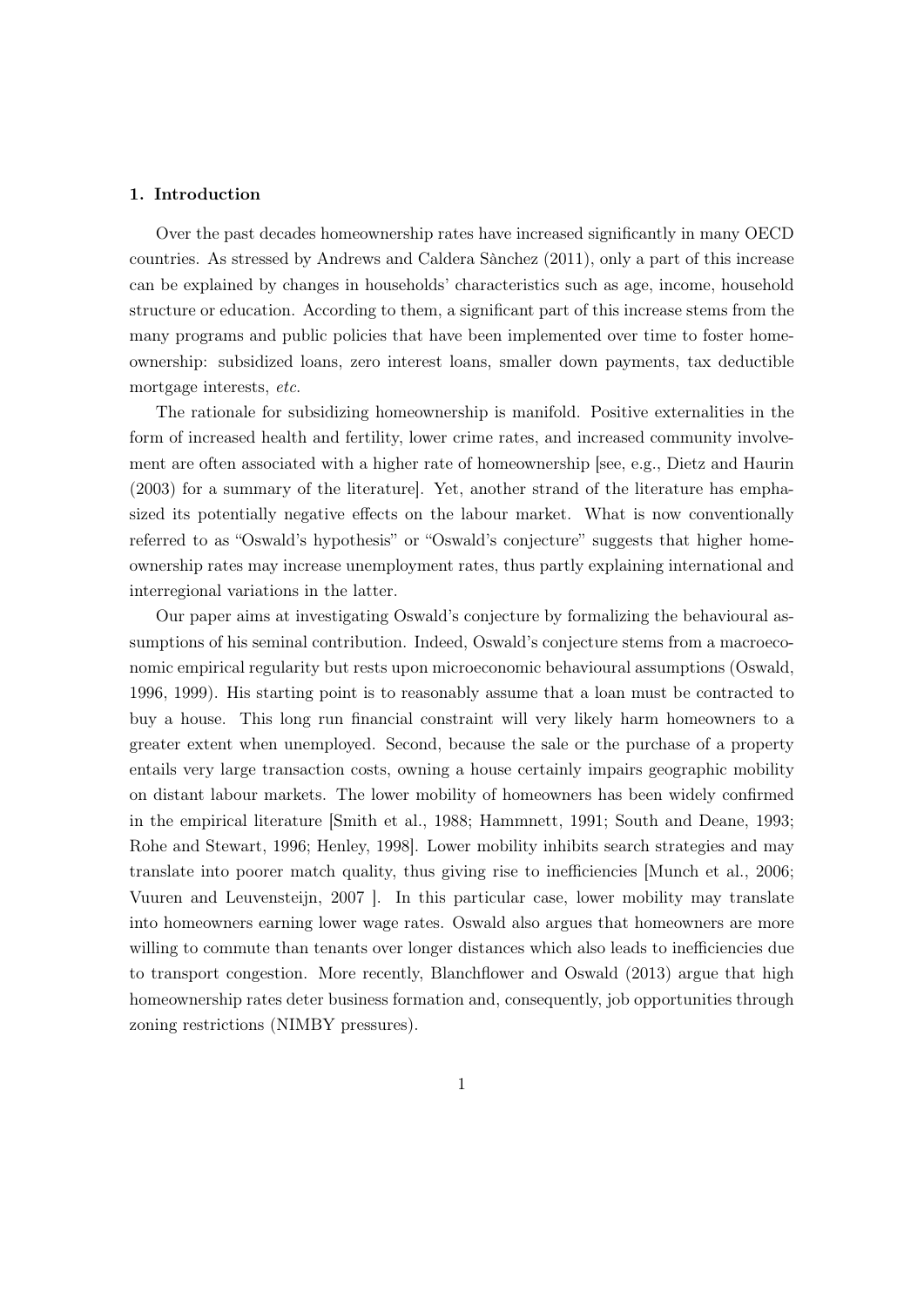Many empirical studies have tested Oswald's conjecture using regional or cross-country data while others have tested related theoretical hypotheses (unemployment probability and duration) using micro-economic data [see Havet and Penot (2010) for a detailed survey]. No consensus has yet emerged in the literature. Macroeconomic analyses provide mixed results.<sup>1</sup> Most microeconomic analyses show that homeowners have lower probabilities of being unemployed and have shorter spells than tenants on local labour markets.<sup>2</sup> Interestingly, results are mixed when reemployment requires geographic mobility. Microeconomic studies have also underlined the importance of distinguishing between mortgaged and outright homeowners [Baert et al., 2014] and the need to account for search intensity on local and distant labour markets [Morescalchi, 2014]. However, most of these studies are plagued with methodological drawbacks. Indeed, many microeconometric analyses fail to account adequately for the endogeneity of homeownership and individual performances on the labour market so their conclusions need to be interpreted with caution.<sup>3</sup>

At the theoretical level, microeconomic stylized search models have been developed to investigate Oswald's hypothesis [Oswald, 1997; Munch et al., 2006; Dohmen, 2005; Coulson and Fisher, 2009; Vuuren, 2016]. They all consider an economy in which the labor market is split into a local and a distant component, and that only homeowners face mobility costs. Only Oswald (1997) considers the possibility that homeowners may commute between regions. Other papers implicitly assume that homeowners are constrained to their local labour market. Likewise, in most papers, save for Coulson and Fisher (2009), firms are not explicitly modeled thus omitting any effect of homeownership on job creation. Munch et al. (2006) distinguish between homeowners' performances and reservation wages on local and non local labour markets. Finally, Vuuren (2016) takes into account the decision of workers to become homeowners and, in particular, the risk of losing their house during a spell of unemployment.

<sup>1</sup>Nickell and Layard (1999) and Belot and Van Ours (2001) find a positive and significant impact of homeownership on unemployment rates in several OECD countries. However, when controlling for additional covariates such as lagged unemployment rate, money supply shocks and labour demand, Green and Hendershott (2001) no longer find any significant relationship for 19 OECD countries over the period 1961- 1995. Coulson and Fisher (2009) (U.S.) and Garcia and Hernandez (2004) (Spain) find that an increase in homeownership rates lower the unemployment rate.

<sup>&</sup>lt;sup>2</sup>Nearly all empirical studies on the probability of unemployment reject Oswald's arguments, whereas those on unemployment duration generate more controversial results [see Havet and Penot (2010) for details].

 ${}^{3}$  For instance, it may be that the unemployment spells of homeowners are shorter than those of renters because they behave differently and, at the same time, workers with good job opportunities choose to become homeowners.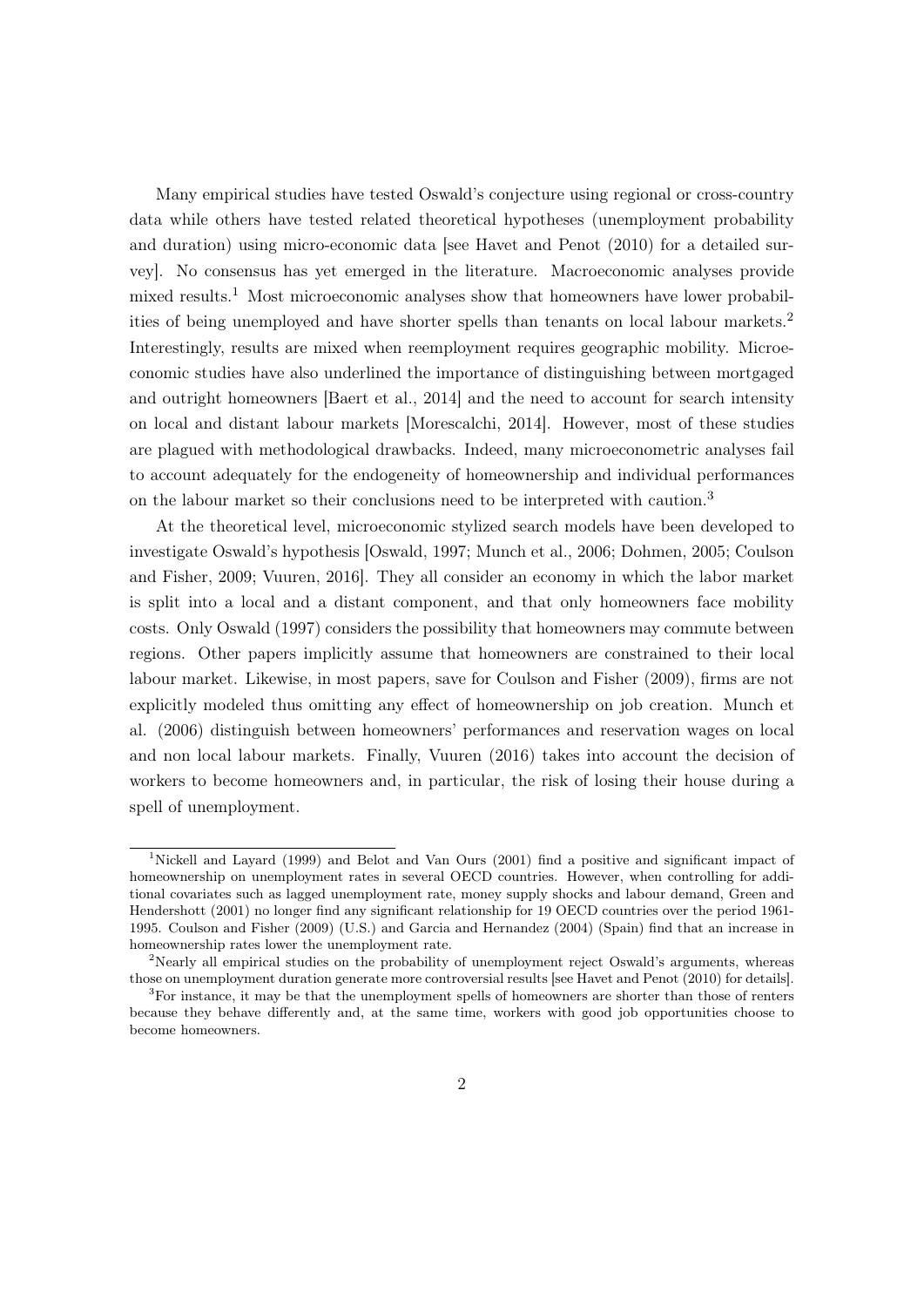Most theoretical papers find that homeowners are more likely to be unemployed and to have longer unemployment duration except Munch et al. (2006) and Vuuren (2016) who find no link between homeownership and individual labor market performances. In Munch et al. (2006), even though homeowners are less mobile on the non local labor market (mobility effect), their lower reservation wages for local jobs more than compensate the aforementioned negative effects so that homeowners can have shorter unemployment duration. At the aggregate level, Oswald (1997) and Dohmen (2005) find that higher homeownership rates always lead to higher aggregate unemployment rates due to a composition effect of unemployed workers. Munch et al. (2006) find that the correlation can be positive if the negative mobility effect dominates. Finally, Coulson and Fisher (2009) find a non monotonous correlation when taking into account firms' behaviour. Unlike Blanchflower and Oswald (2013)'s argument, they show that higher homeownership rates stimulate firm entry (entry effect) and job opportunities so as to overcome the negative composition effect of unemployed workers on aggregate unemployment. Unfortunately, housing market frictions are omitted in the literature, even though it can impact homeowners geographic mobility. Head and Lloyd-Ellis (2012) have proposed a model in which homeownership affects labour market outcomes because the price of houses, which reflects their liquidity, affects homeowners geographic mobility. However, contrary to previous models, their analysis focuses on the functioning of the housing market and workers' location choices. Search behaviour and search frictions in the labour market are somewhat sidestepped to make the model tractable. When calibrated to match U.S data, it predicts that homeownership has little impact on aggregate unemployment. High homeownership rates matter more only in high unemployment economies.

In our paper, we investigate whether public policies that promote homeownership are beneficial at the aggregate and/or individual levels. We do so by investigating the consequences of simultaneously varying homeownership rates and housing market frictions. To this end, we develop a stochastic job matching model  $\dot{a}$  la Pissarides (2000) in which wage determination results from bargaining between firms and workers as in Coulson and Fisher (2009). As in previous papers, we also assume that homeowners are less mobile than tenants on distant labour markets due to mobility costs. However, we transposes the analysis of Salop (1979) to that of workers' geographic mobility and consider a continuum of heterogeneous distant labour markets rather than a single one. More distant labor markets impede mobility as they involve greater costs. Furthermore, in a more stylized manner than in Head and Lloyd-Ellis (2012), we also allow the housing market to impact labour market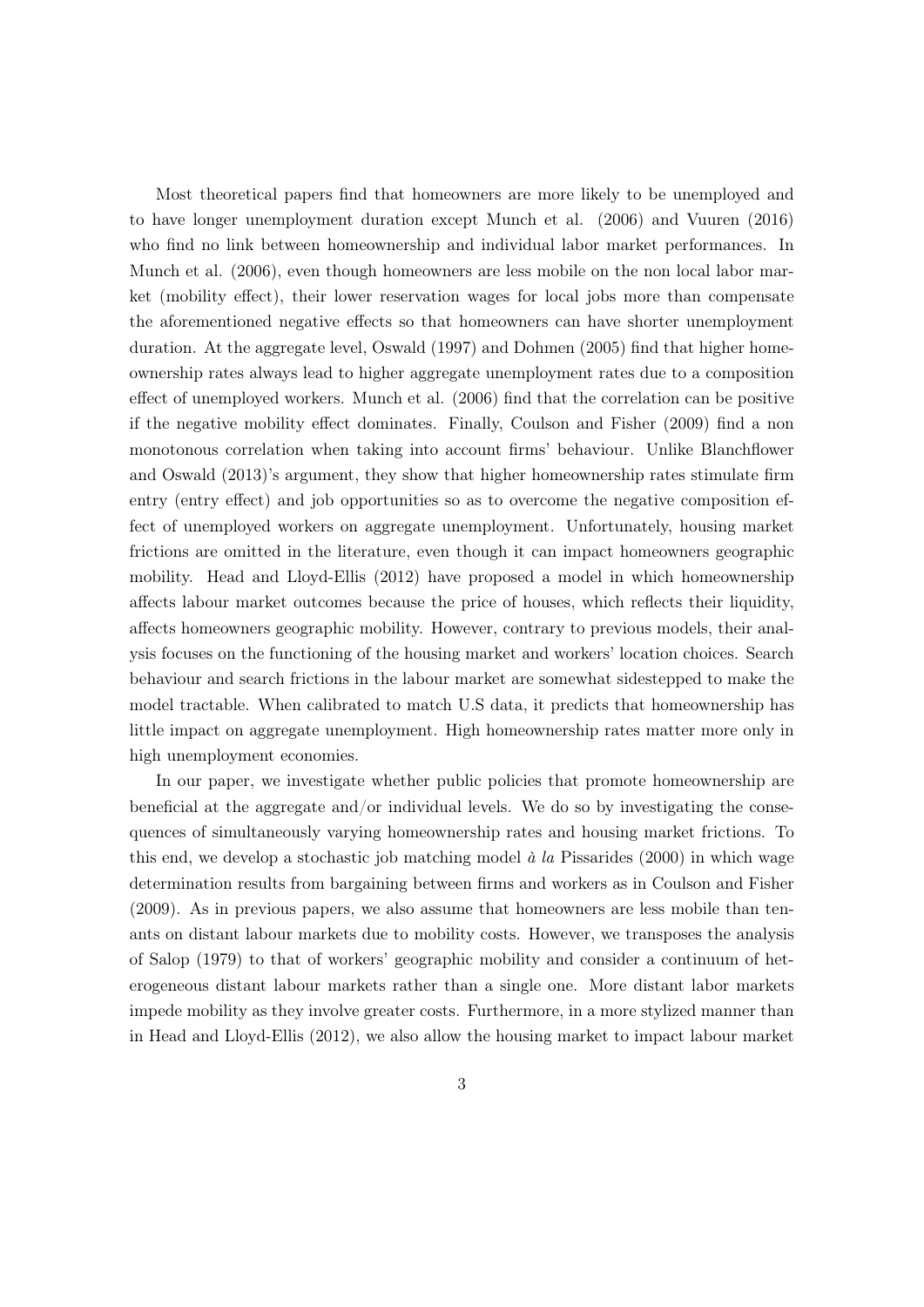through an effect on homeowners mobility cost. Lastly, as in Vuuren (2016), we consider that the unemployment utility of homeowners is lesser that of tenants due to their risk of losing their property during an unemployment spell.

The model is parameterized and numerous simulations are conducted. As in many previous models, simulations show that tenants always outperform homeowners on the overall labour market in terms of wage, exit rates from unemployment and unemployment probability. As in Coulson and Fisher (2009), we find that workers' performances always improve following a policy that promotes homeownership due to its positive effect on job creation. Nevertheless, the simulations also show that the aggregate unemployment rate generally increases following such a policy, although Oswald's conjecture is mitigated and even reversed as the housing market gets more efficient. Thus, our results support policies that foster homeownership provided that adequate public policies on housing market cancel out its negative effect on the labour market.

The paper is organized as follows. The next section presents the theoretical framework. We underline and motivate the main assumptions of the model. In Section 3 we derive the steady-state equilibrium of the model. In Section 4 we calibrate the model and report the simulation results on numerous outcomes of exogenously increasing the share of homeowners and the extent of housing market frictions. We conclude the paper in Section 5..

# 2. The model

We propose a theoretical framework  $\dot{a}$  la Pissarides (2000) aimed at evaluating the impact of residential status per se on individual and aggregate labour market performances through its effect on geographic mobility. Our focus is on the steady-state equilibrium. Time is continuous and the economy is populated by a continuum of risk-neutral, infinitely-lived agents who share a common discount factor  $\rho$ . We assume workers and firms to be uniformly distributed along a directed circle whose circumference is normalized to unity.<sup>4</sup> Firms are identical save for their exogenous location on the circle; they are all endowed with a single vacancy, and when a match occurs, the firm produces with a fixed coefficient technology requiring one worker to produce  $y + \varepsilon$  units of output. In this setup, y is common to

<sup>&</sup>lt;sup>4</sup>The use of a directed circle makes the model more tractable and allows interpretations in terms of mobility rates. Furthermore, by assuming uniformly distribution of identical workers and firms, we abstract from location decisions.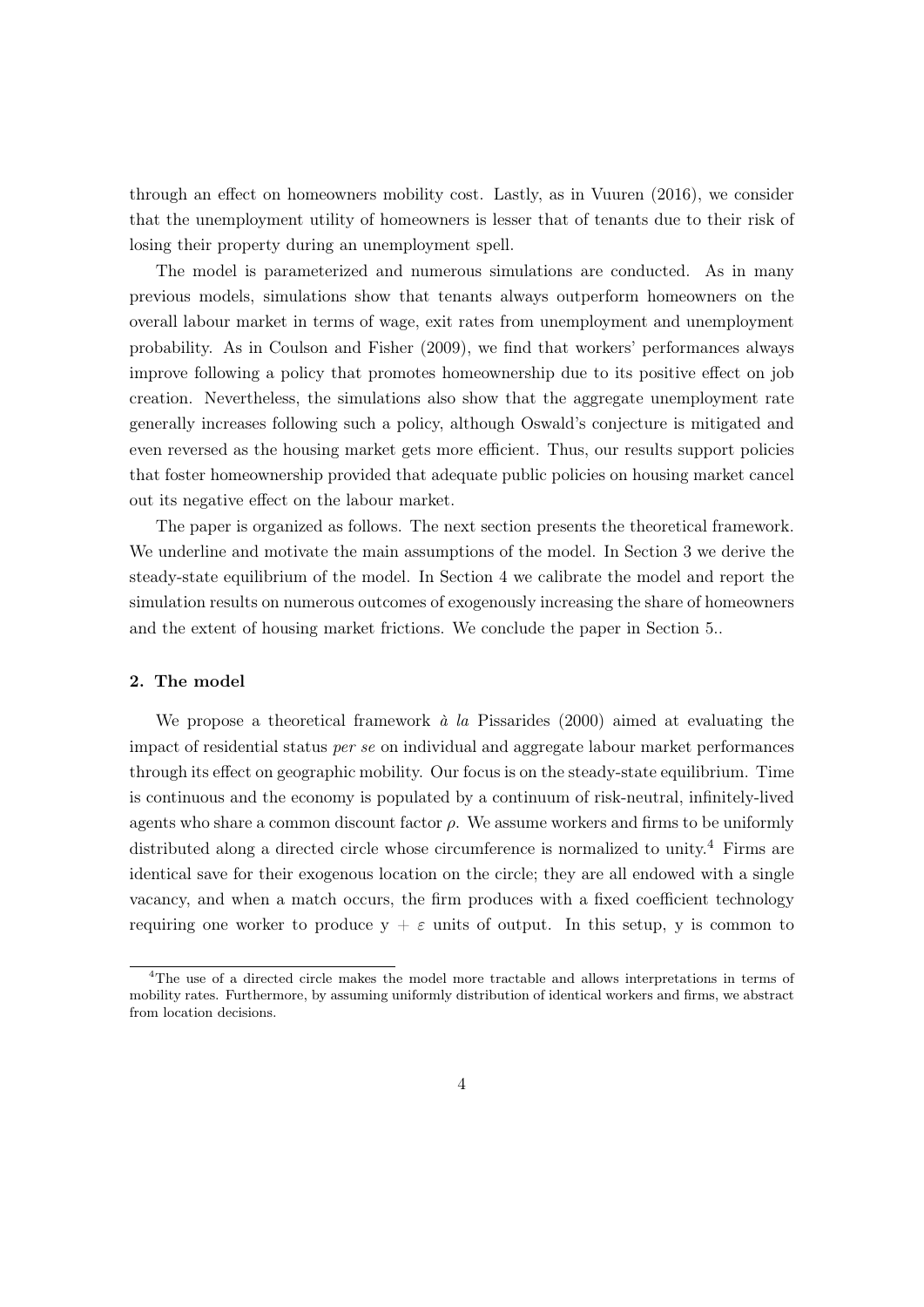all firms while  $\varepsilon$  is match-specific, unknown before the match occurs, and drawn from a stationary distribution G with support  $[0; +\infty]$ , assumed to be common knowledge.

Workers differ in their location on the circle and in their residential status. Residential status matters because finding a job takes time and is costly, and workers may find jobs that are located far from their place of residence. Workers' willingness to accept job offers at different locations depends on mobility costs as well as on expected gains.

# 2.1. Residential status and mobility cost

Workers are constrained in their search by virtue of their residential status which entails different mobility costs. Each worker can either be a homeowner,  $h$ , or a renter,  $r$ . The exogenous share of homeowners is denoted by  $\mu_h = \mu$  and that of tenants by  $\mu_r = 1 - \mu$ . <sup>5</sup> The economy is represented by the directed circle in Figure 1. Each point on the circle corresponds to a local labour market. All local labour markets are assumed identical so that the situation at a specific point corresponds to the state of the economy.



Figure 1: Our economy

As shown in the figure, a worker located at A has to move to accept a job offer in the distant labour market located at B, *i.e.* at a distance  $d \in [0,1]$ . This move entails a cost that differs between homeowners and tenants. For simplicity, we assume that only homeowners bear a mobility cost. Tenants are perfectly mobile and can move freely to any job on the circle. The mobility cost is a function of the state of the housing market,  $\lambda$ , and the distance, d:

$$
Cm(d) = \frac{d}{\lambda},\tag{1}
$$

where  $\lambda \in [0, 1]$  is an efficiency index of the housing market. Here we consider that efficiency

 $5$ As we focus our analysis on the effects of homeownership policies, we simplify our model by considering exogenous tenure choices. Indeed, as Andrews and Caldera Sànchez (2011) showed, such policies bring about changes in homeownership rate without any changes in households' characteristics.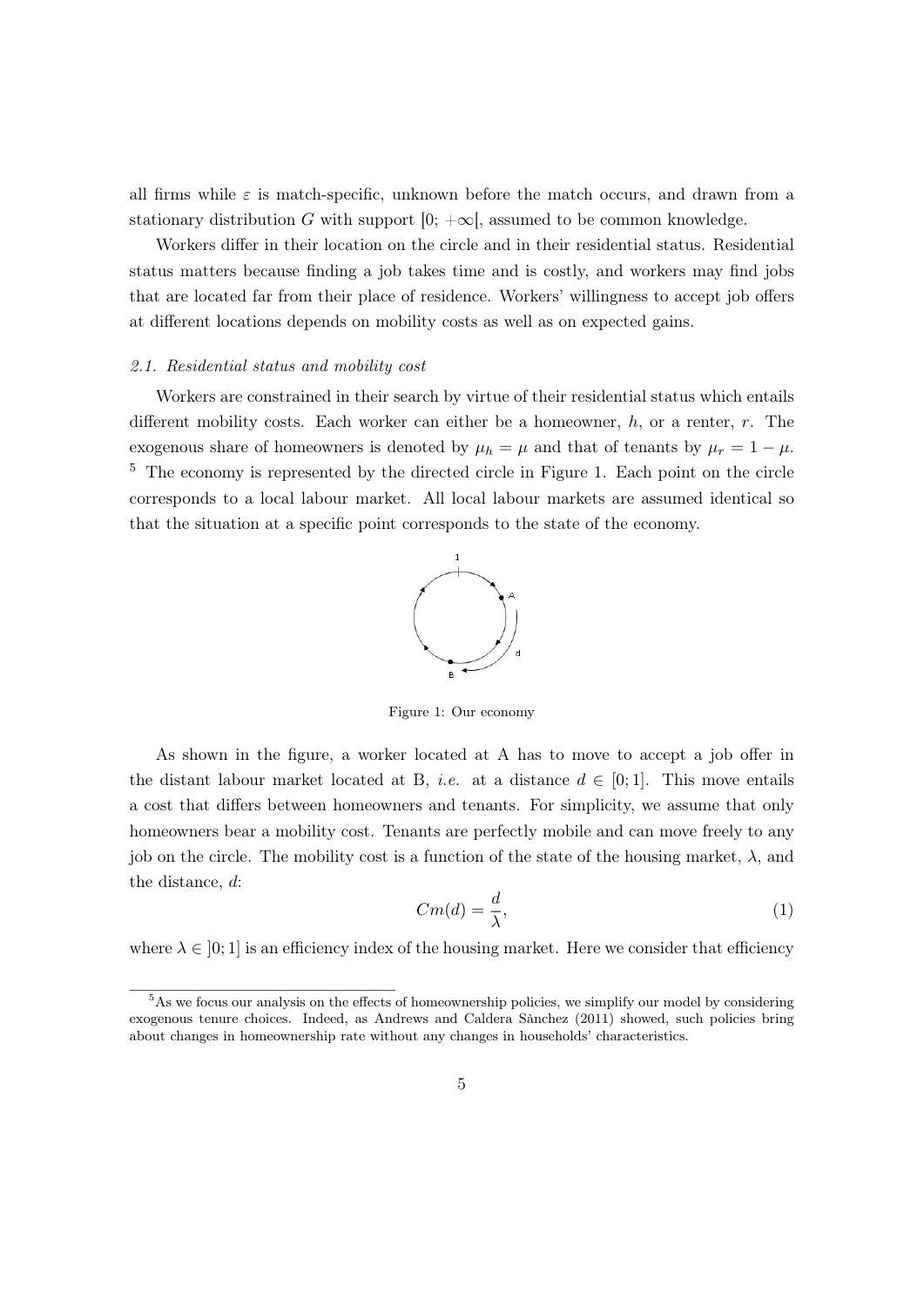means a frictionless market with costless trading. As  $\lambda$  nears one the housing market becomes more efficient in that it is easier and less costly for homeowners to sell their house and buy a new one. Thus  $\lambda$  proxies both transaction costs *(i.e.* intermediaries, taxes, etc.) and market liquidity (*i.e.* the rate at which a dwelling can be transferred between homeowners). More generally, we argue as in Ruppert and Wasmer (2012), that there exists a positive relationship between regulation and frictions on the housing market. As a consequence, more regulation translates into a less efficient housing market, and thus higher mobility costs, so that housing policies can affect homeowners' job search behavior and overall labour market outcomes. When  $\lambda = 1$ , mobility costs are commensurate to distance. We assume they are increasing with the distance,  $d$ , because search and psychological costs of moving are increasing with distance.

#### 2.2. Unemployment, vacancies and matching frictions

A worker can be either employed or unemployed. Only unemployed workers are assumed to search and eventually receive job offers (no on-the-job search). As in Pissarides (2000), search is random, and vacant jobs and unemployed workers are brought together in pairs by a customary matching function which relates the number of matches in the market to the total number of job seekers and vacancies, i.e.

$$
M \equiv m(u; v),
$$

where  $u$  and  $v$  correspond to the number of job seekers and the number of vacancies, respectively. The function is assumed to be twice continuously differentiable  $(C<sup>2</sup>)$ , increasing and concave in both its arguments, linearly homogeneous, and to satisfy the Inada and the boundary conditions:  $m(0; v) = m(u; 0) = 0$  for  $u, v \ge 0$ . On average, a firm contacts a worker at rate  $M/u$  while a job seeker meets with a firm at rate  $M/v$ . Let  $\theta = v/u$  be the labour market tightness. Linear homogeneity of the matching function allows us to write the contact rates as  $M/v = q(\theta)$  and  $M/u = \theta q(\theta)$ . Contact rates,  $q(\theta)$  and  $\theta q(\theta)$ , are respectively decreasing and increasing functions of  $\theta$ . The total number of job seekers in the economy, u, consists of unemployed homeowners,  $u_h$ , and unemployed tenants,  $u_r$ :

$$
u = u_h + u_r. \tag{2}
$$

As unemployed tenants can move without cost, they receive job offers from the whole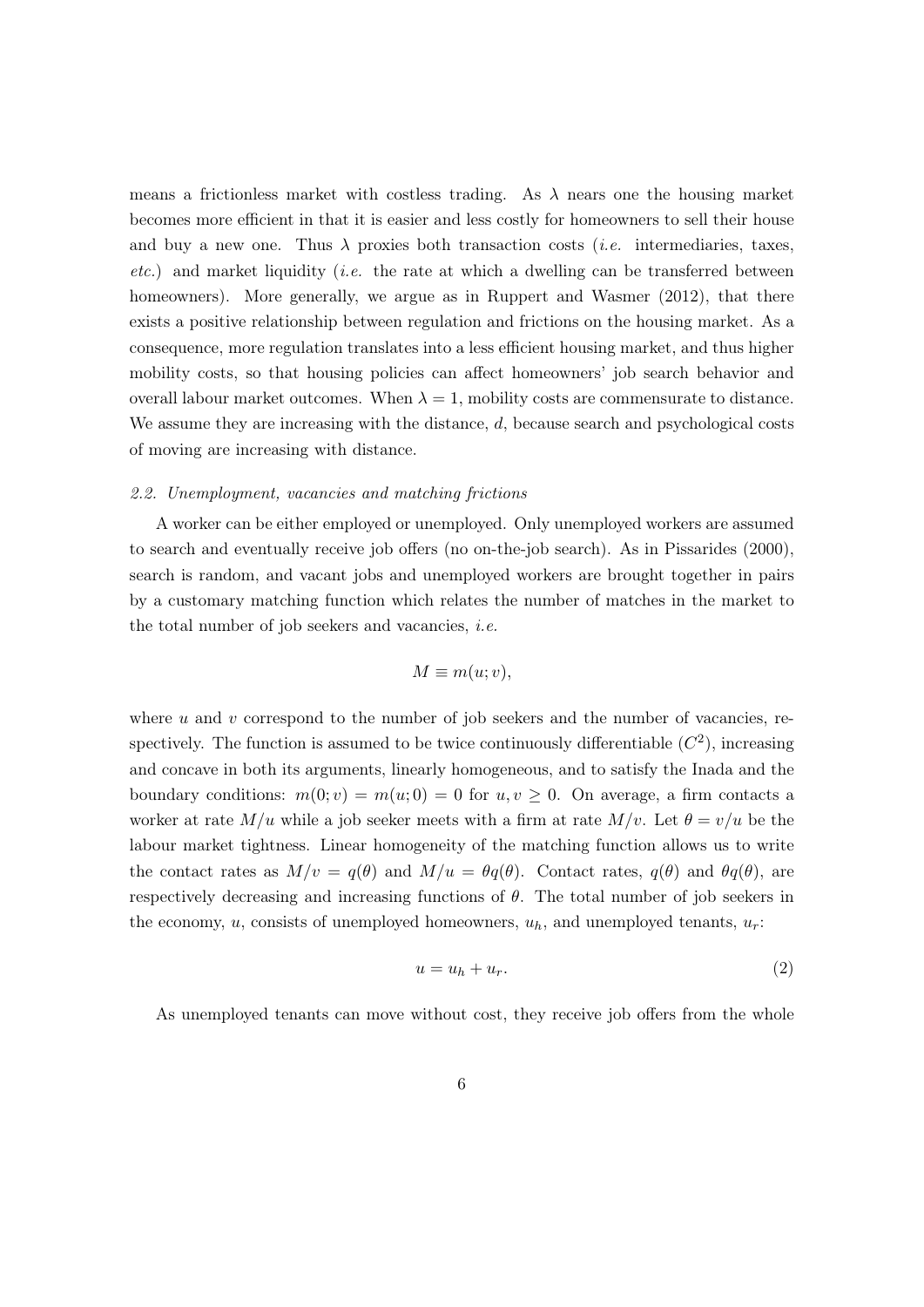circle  $(d_r = 1)$ . Thus, they meet vacancies at rate:

$$
\int_{j\in[0,1]} \theta_j q(\theta_j) dj = \theta q(\theta).
$$
\n(3)

Unemployed homeowners, on the other hand, bear a mobility cost too high to search and meet job offers located beyond a critical distance  $\bar{d} \in [0,1]$ . Consequently, they meet vacancies at a lower rate than tenants:

$$
\int_{j\in[0,\bar{d}]} \theta_j q(\theta_j) dj = \bar{d}\theta q(\theta) \leq \theta q(\theta). \tag{4}
$$

This critical distance,  $\bar{d} \leq 1$ , varies according to the mobility cost and corresponds to the distance from which an unemployed homeowner prefers to stay unemployed instead of moving to a new job.

#### 2.3. Gains to Firms and Workers

Value functions are defined as follows. Let  $W_i$  and  $U_i$  be the present discounted value (PDV) of the expected income stream of an employed and an unemployed worker with residential status  $i = h, r$ , respectively. Similarly, let  $J_i$  be the PDV of the expected profit from filling a job with a worker with residential status  $i$ , and  $V$  the PDV of a vacancy.

#### 2.3.1. Workers

The value of being employed,  $W_i(\varepsilon)$ , or unemployed,  $U_i$ , for a type  $i = h, r$  worker satisfies

$$
\rho W_i(\varepsilon) = w_i(\varepsilon) - \delta \left[ W_i(\varepsilon) - U_i \right]. \tag{5}
$$

$$
\rho U_i = b_i + d_i \theta q(\theta) \int_0^{+\infty} \max \left[ W_i(\varepsilon) - U_i, 0 \right] dG(\varepsilon). \tag{6}
$$

A worker i receives a wage,  $w_i(\varepsilon)$ , when employed and has a constant reservation utility  $b_i$  when unemployed. Job destruction occurs at an exogenous Poisson rate  $\delta$  in which case a worker incurs a loss equal to  $W_i(\varepsilon) - U_i$ . A job seeker receives an offer at rate  $d_i \theta q(\theta)$ , which depends on his residential status. The offer is accepted if it yields a positive expected gain.<sup>6</sup>

<sup>&</sup>lt;sup>6</sup>Recall that  $d_r = 1$  and  $d_h = \overline{d} < 1$ .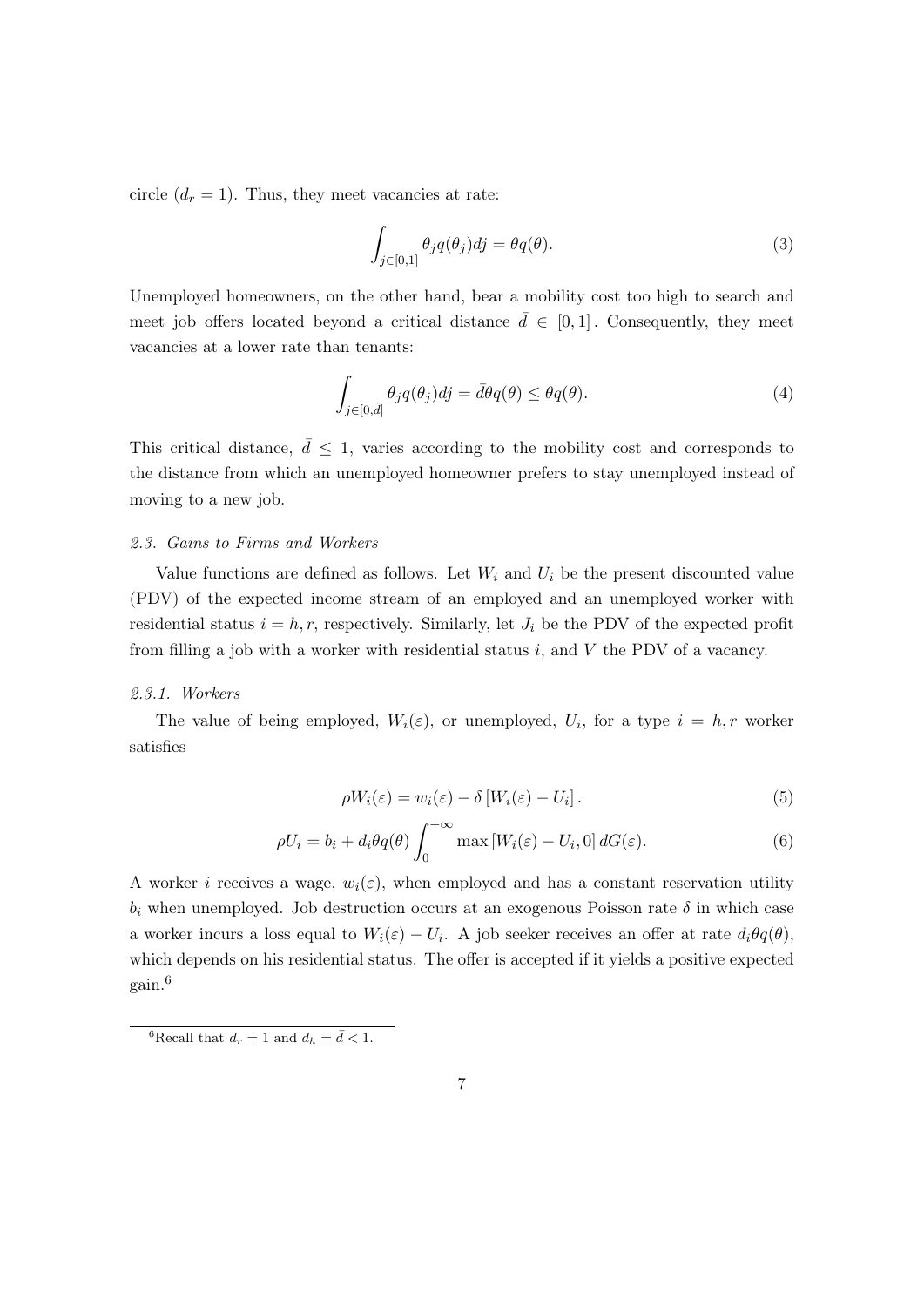While searching, the worker has a reservation utility level,  $b_i$ , that corresponds to unemployment benefits, housing benefits or unpaid leisure activity. This parameter is key to determine which type of job seeker (e.g. homeowner or tenant) has the largest reservation wage  $\rho U_i$ . Such a reservation wage can vary according to the agents' status on the housing market for several reasons, and opposite effects can be at stake. For instance, mortgage-free homeowners are not entitled to publicly provided housing benefits as opposed to tenants. On the other hand they derive more utility from leisure than mortgaged homeowners as the latter may have to sell their property if the unemployment spell lasts too long. Similarly, homeowners may derive more utility from leisure but may find it more difficult to adjust their housing consumption. We thus assume that  $b_h < b_r$ , and as a consequence, even in case of perfect mobility  $(d_h = d_r = 1)$ , unemployed homeowners have a lower reservation utility than unemployed tenants. This assumption is consistent with Oswald's argument according to which owners are always disadvantaged when unemployed due to their lower ability to adjust their housing consumption. Furthermore, it also accounts for the fact that homeowners may lose their assets in case of a long lasting unemployment spell (Vuuren, 2016).

# 2.3.2. Firms

The PDV of a filled job,  $J_i(\varepsilon)$ , satisfies

$$
\rho J_i(\varepsilon) = y + \varepsilon - w_i(\varepsilon) - \delta \left[ J_i(\varepsilon) - V \right]. \tag{7}
$$

A job filled with a worker with residential status i produces  $y + \varepsilon$  and yields a wage  $w_i(\varepsilon)$ . The job can be destroyed at an exogenous Poisson rate  $\delta$ , in which case the firm incurs a loss equal to  $J_i(\varepsilon) - V$ .

The PDV of a vacant job satisfies

$$
\rho V = -c + q(\theta) \left\{ \phi \int_0^{+\infty} \max \left[ J_h(\varepsilon) - V, 0 \right] dG(\varepsilon) + (1 - \phi) \int_0^{+\infty} \max \left[ J_r(\varepsilon) - V, 0 \right] dG(\varepsilon) \right\},\tag{8}
$$

where  $\phi$  stands for the share of unemployed who are homeowners, and is given by  $\phi = \frac{u_h}{u_h + u}$  $\frac{u_h}{u_h+u_r}$ . Thus, the value of a vacant job is equal to the expected gain from hiring which occurs at rate  $q(\theta)$  minus the cost of keeping the job vacant. As matching is random, the firm can either hire a homeowner or a tenant, so that the gain from hiring is a weighted average, the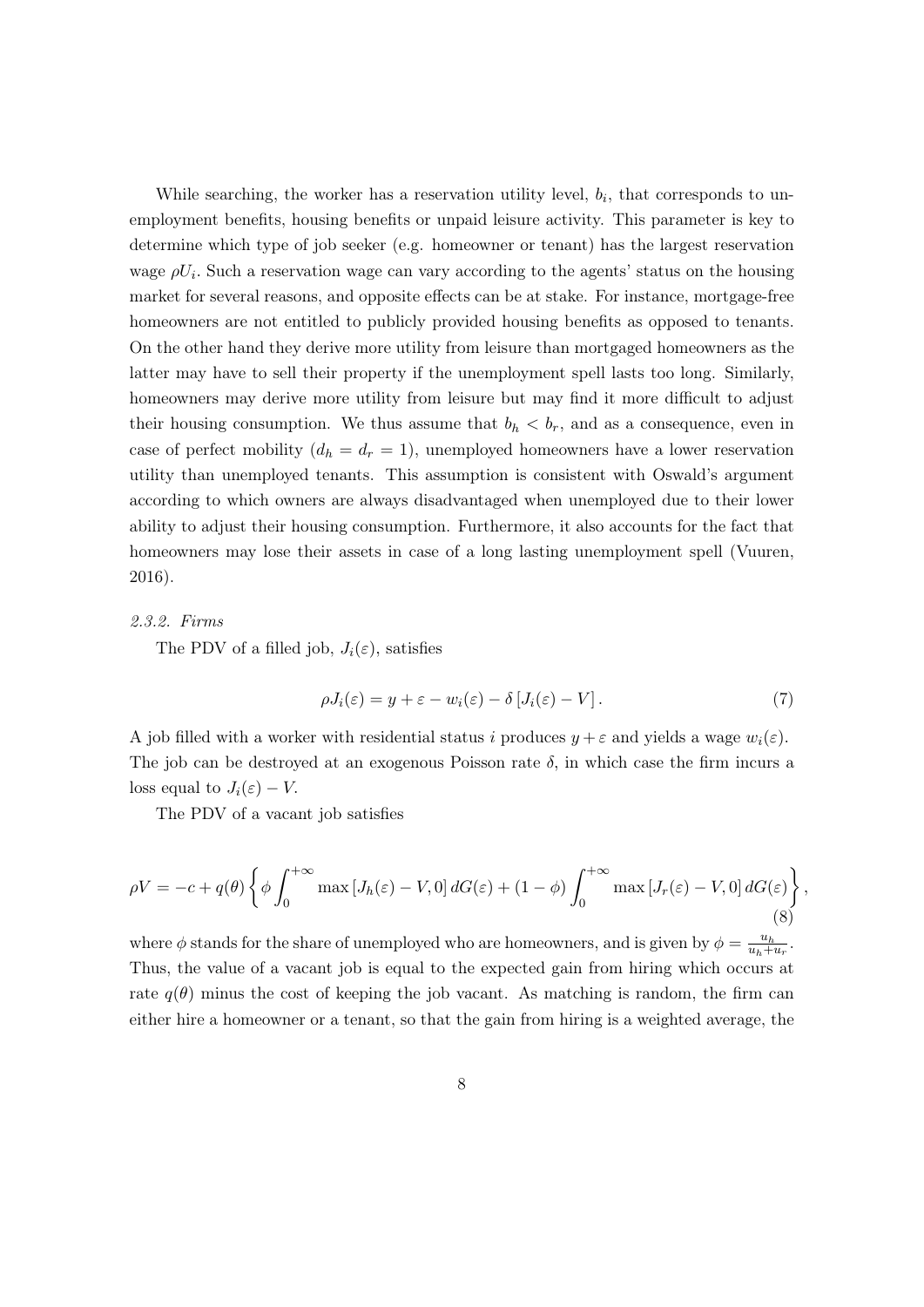weights depending on the respective shares of homeowners and tenants in the pool of job seekers.

# 2.4. Surpluses and Nash Bargaining

The surplus of a match between a firm and a worker i with a productivity  $\varepsilon$ ,  $S_i(\varepsilon)$ , can be written as

$$
S_i(\varepsilon) = [J_i(\varepsilon) - V] + [W_i(\varepsilon) - U_i]. \tag{9}
$$

It is equal the sum of the net gains to the firm and to the worker  $i$  for a given match. In equilibrium, free entry in the for-hire labour market drives rents from vacant jobs to zero,  $V = 0$ . Indeed, firms are assumed to search actively until the expected profit of hiring equals to its cost, *i.e.* until all rents are exhausted. Consequently, the surplus of a match can be rewritten as

$$
S_i(\varepsilon) = J_i(\varepsilon) + [W_i(\varepsilon) - U_i]. \tag{10}
$$

The negotiated wage results from a Nash bargaining between the firm and the worker. The match surplus is shared between them to satisfy the following sharing rule:

$$
W_i(\varepsilon) - U_i = \frac{\beta}{(1-\beta)} J_i(\varepsilon), \qquad (11)
$$

where  $\beta$  and  $(1 - \beta)$  represents the bargaining power of workers and firms, respectively.

#### 2.5. Decision Rules

The firms and the workers' decision rules determine job acceptance, the reservation productivity on the local labour market as well as the maximum distance homeowners are willing to move.<sup>7</sup>

Not all matches between firms and workers are profitable. Indeed, there exists a common reservation productivity  $y + R_i$  below which neither the firm nor the worker i wants the match to become effective. In other words,  $R_i$  represents the match-specific reservation productivity from which the match surplus becomes positive  $S_i(R_i) \geq 0$ . Thus, in each

<sup>&</sup>lt;sup>7</sup>Notice that search efforts have been omitted here, mainly for the sake of simplicity. One may keep in mind that the return to search depends on workers willingness to accept distant jobs (i.e. the critical distance  $d_i$ ) as on the reservation productivity  $R_i$ . As a result, homeowners and renters may have different search intensities. This could be another channel through which homeownership may affect labour market outcomes.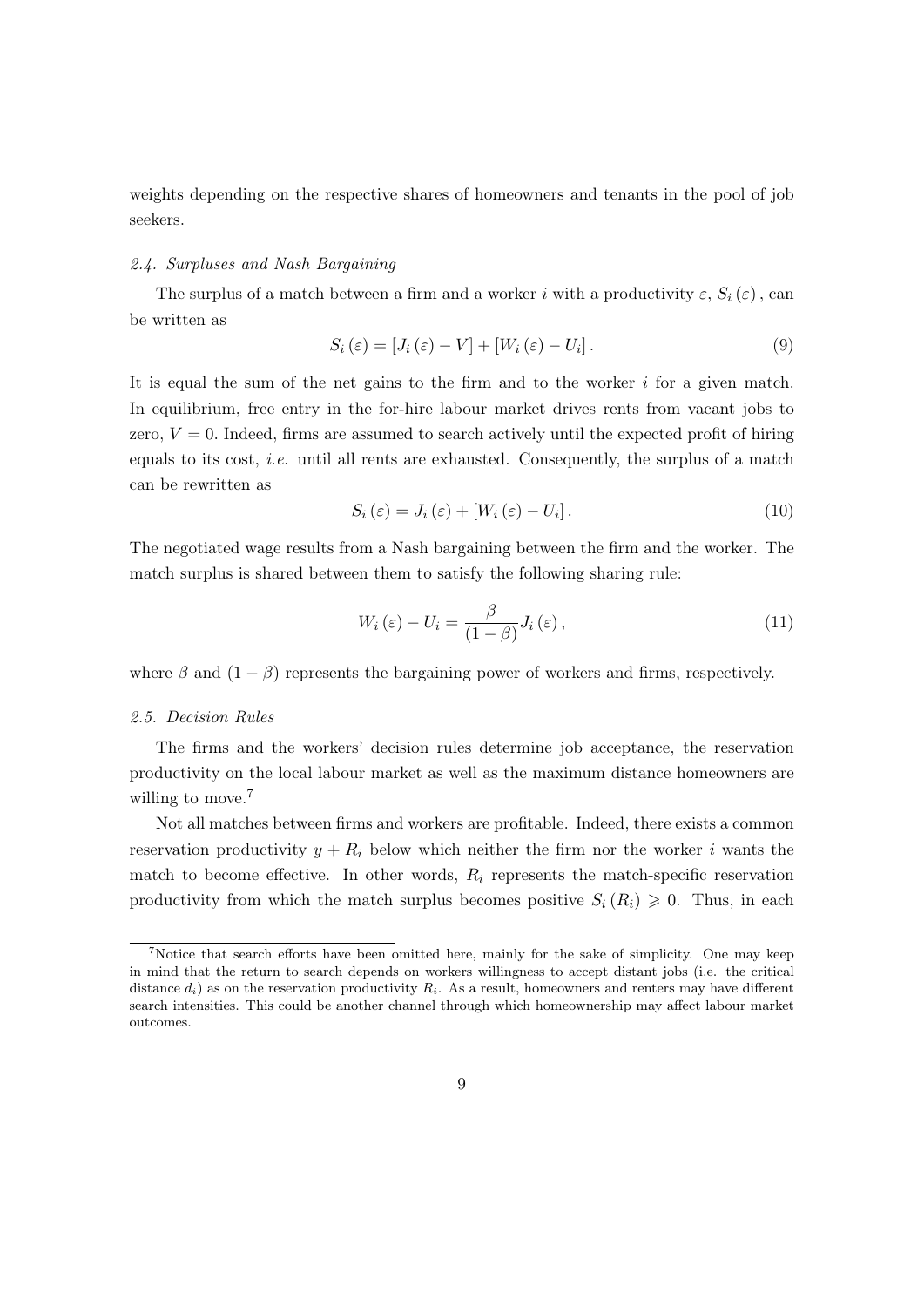local labour market, the reservation productivity  $R_i$  below which a match is rejected results from

$$
S_i(R_i) = 0.\t\t(12)
$$

By analogy to Ruppert and Wasmer  $(2012)$ ,  $R_i$  also reflects the willingness to commute by each worker.<sup>8</sup> The smaller  $R_i$  is, the more a worker is willing to commute to stay in his local labour market.

The critical distance  $\bar{d}$  above which homeowners are better off staying unemployed rather than moving in a distant labour market is implicitly defined as:

$$
C_m(\bar{d}) = \int_{R_h}^{+\infty} W_h(\varepsilon) dG(\varepsilon) - U_h.
$$
\n(13)

#### 3. Steady State Equilibrium

The steady-state equilibrium of our economy is given by the 8-tuple  $(u_h^*, u_r^*, \theta^*, R_h^*, R_r^*,$  $w_h^*(\varepsilon), w_r^*(\varepsilon), \bar{d}^*$  which is solution to the following equations: reservation productivity equations, wage curves, labour market flow equations, job creation curve, critical distance equation. They are defined in this section.

#### 3.1. Reservation Productivity

A random match between a firm and a worker becomes effective if and only if the matchspecific productivity is such that  $\varepsilon \ge R_i$ , which occurs with a probability  $[1 - G(R_i)]$ . From the Bellman equations  $(7)$ , and  $(6)$ , and equations  $(10)$  and  $(12)$ , we have

$$
R_i = \rho U_i - y. \tag{14}
$$

Thus, the reservation productivity of a match between a firm and a worker  $i$  is equal to the difference between the value of being unemployed and the minimum productivity of a match (*i.e.* when  $\varepsilon = 0$ ). As unemployed homeowners' utility is lower, they are more willing to accept low productive matches,  $R_h \leq R_r$ , and longer commute to stay in

<sup>&</sup>lt;sup>8</sup>Indeed, we can consider that  $R_i$  is inversely related to the largest commuting distance that a worker is willing to undertake.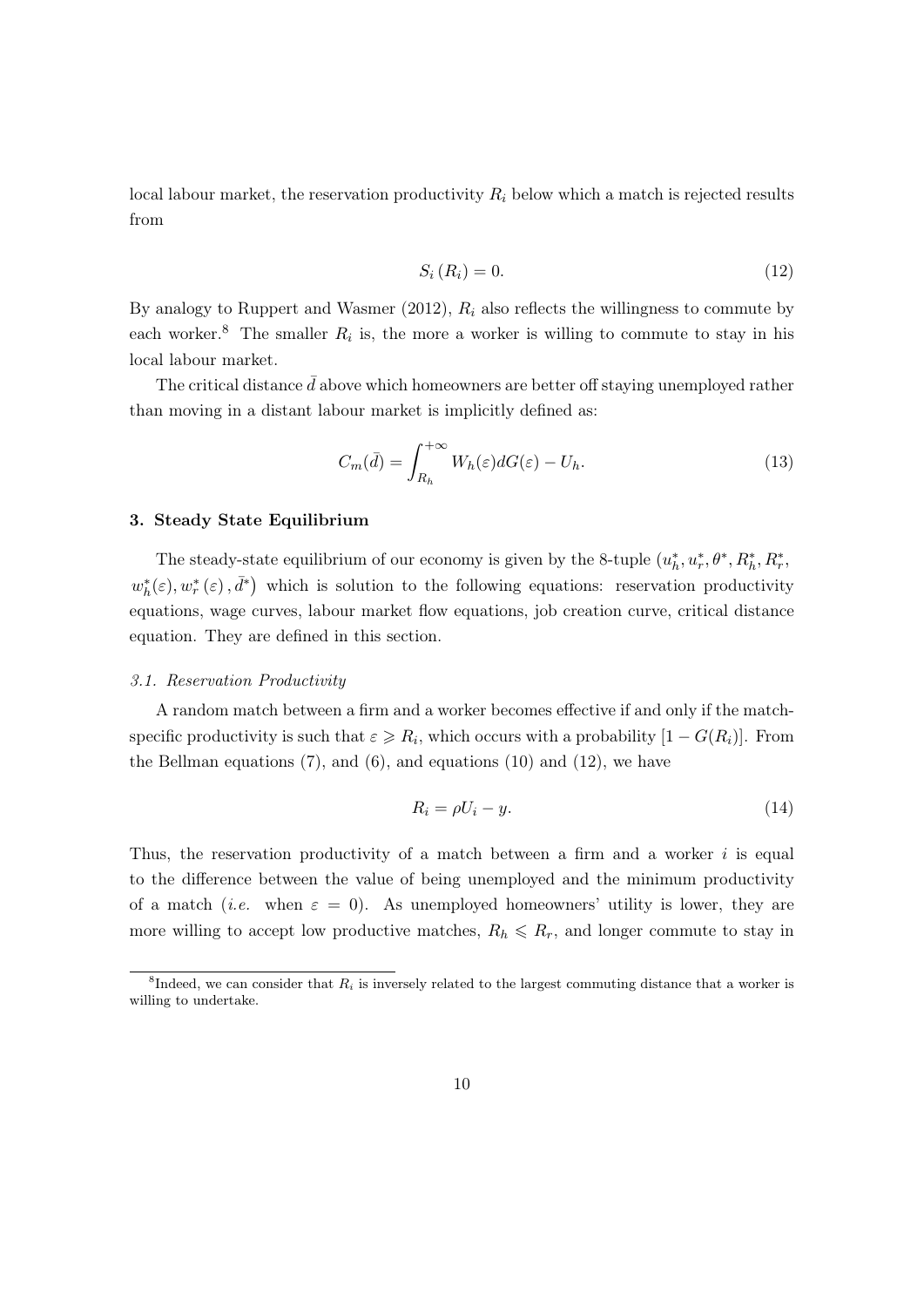their local labour market. Moreover, according to equations (10) and (14), and using the reservation productivity equation (12),  $S_i(R_i) = 0$ , we have

$$
S_i(\varepsilon) = \frac{\varepsilon - R_i}{\rho + \delta}.
$$
\n(15)

Thus, the lower the unemployed worker's utility is, the larger the surplus of the match. Likewise, the higher the reservation productivity of a worker is, the lower the match surplus. Consequently, we can expect that hiring a homeowner will be more profitable for a firm than employing a tenant.

#### 3.2. Wages

Given the free entry condition  $V = 0$ , and equations (6), (7) and (11), the wages can be written as a weighted average between the workers' outside options, determined by  $\rho U_i$ , and their productivity,  $y + \varepsilon$ , and are thus given by

$$
w_i(\varepsilon) = \beta (y + \varepsilon) + (1 - \beta)\rho U_i \tag{16}
$$

where  $i = h, r$ . As  $\rho U_h \leq \rho U_r$ , equation (16) implies that a homeowner will earn on average a lower wage than a tenant at given productivity.

#### 3.3. Job Creation

Given the free entry condition, the surplus sharing rule  $(11)$ , the reservation productivities  $R_i$  implied by (14) and the surplus in (15), we can derive from (8) the following job creation curve:

$$
\frac{c}{(1-\beta)q(\theta)} = \phi \int_{R_h}^{+\infty} S_h(\varepsilon) dG(\varepsilon) + (1-\phi) \int_{R_r}^{+\infty} S_r(\varepsilon) dG(\varepsilon).
$$
 (17)

This expression corresponds to a marginal condition of labour demand. Indeed, new jobs are posted until the expected cost of a vacancy equals the expected gain from a filled one. As previously stated, hiring a homeowner will be more profitable for a firm than hiring a tenant. Consequently, we can infer from equation (17) that firms will open more vacancies if homeowners are more numerous in the labour force.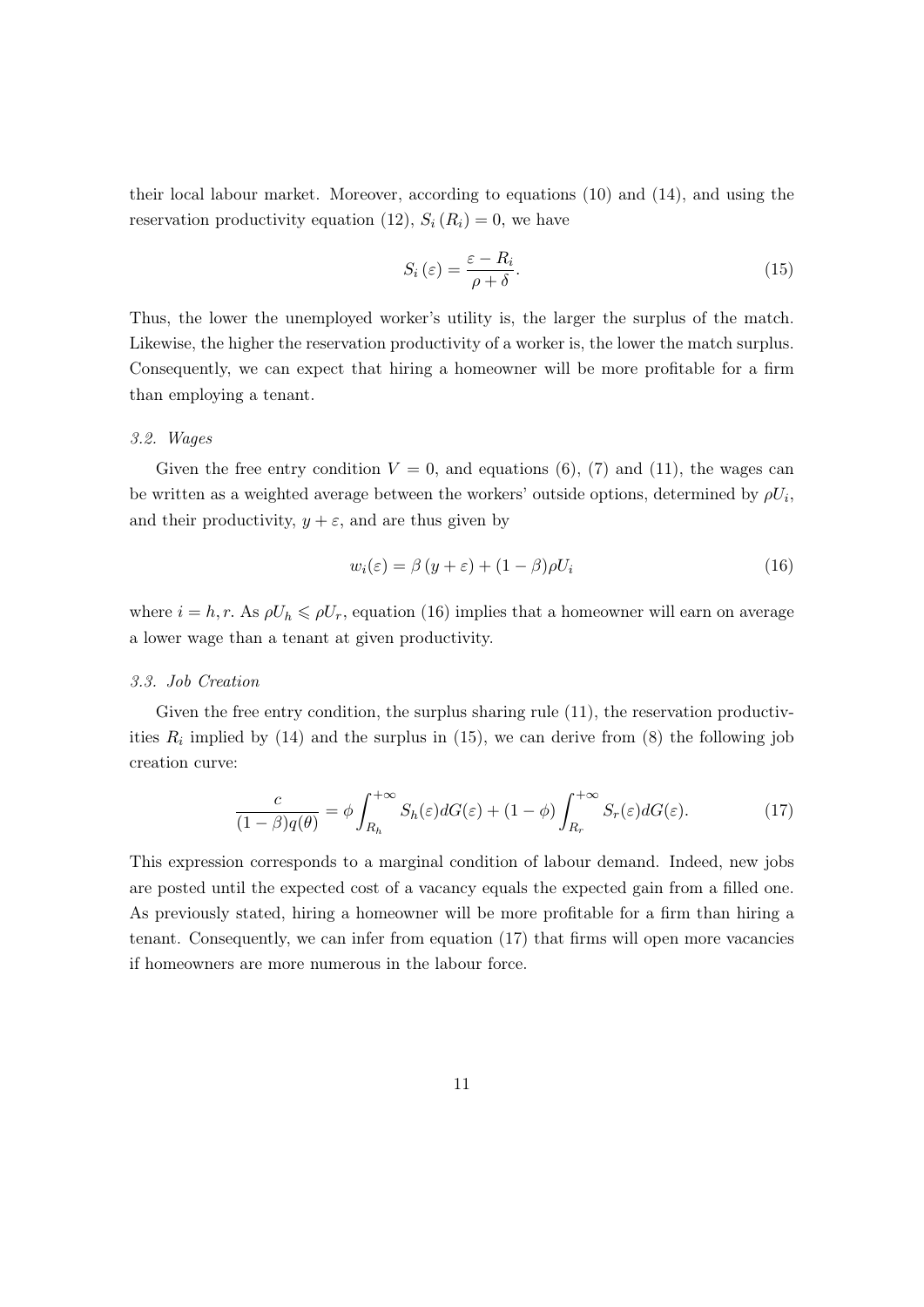#### 3.4. Labour Market Flows

Because only matches with a productivity  $\varepsilon \ge R_i$  become effective, which occurs with a probability  $P(\varepsilon \ge R_i) = [1 - G(R_i)],$  the exit rates from unemployment are

$$
q_i^w = d_i \theta q(\theta) \left[ 1 - G(R_i) \right]. \tag{18}
$$

From these expressions, it turns out that the unemployment hazards depend on labour demand  $(\theta)$ , on the job seekers' mobility costs  $(d_i)$ , and on their willingness to commute within a local labour market  $(R_i)$ . Since  $d_r = 1$ , we expect tenants to have a higher unemployment exit rate unless the homeowners' willingness to commute (low  $R_h$ ) compensates their lack of mobility on the distant labour markets  $(\bar{d} < 1)$ .

In a steady state, unemployment rates are constant. The flow of type  $i$  -workers  $(i =$  $h, r$ ) being hired is thus equal to the flow of those who lose their job:<sup>9</sup>

$$
d_i\theta q(\theta) [1 - G(R_i)] u_i = \delta(\mu_i - u_i),
$$

so that

$$
u_i = \mu_i \frac{\delta}{q_i^w + \delta}.\tag{19}
$$

Thus, workers' unemployment rate is decreasing in the exit rate,  $q_i^w$ , and increasing in the job destruction rate,  $\delta$ .

# 3.5. Critical Distance

Equation (13) relates the critical distance  $\bar{d}$  to the mobility cost defined by equation (1) and to the worker's expected gain. Using the surplus expression (10) and the sharing rule (11), we can write

$$
\bar{d} = \lambda \left[ \beta \int_{R_h}^{+\infty} S_h(\varepsilon) dG(\varepsilon) - U_h G(R_h) \right] \leq 1, \text{ or,}
$$
\n
$$
\bar{d} = \lambda \left\{ \beta [1 - G(R_h)] E[S_h(\varepsilon)] \varepsilon \geq R_h \right\} - U_h G(R_h) \leq 1,
$$
\n(20)

<sup>&</sup>lt;sup>9</sup>We assume that workers keep their residential status in case they become unemployed or decide to move.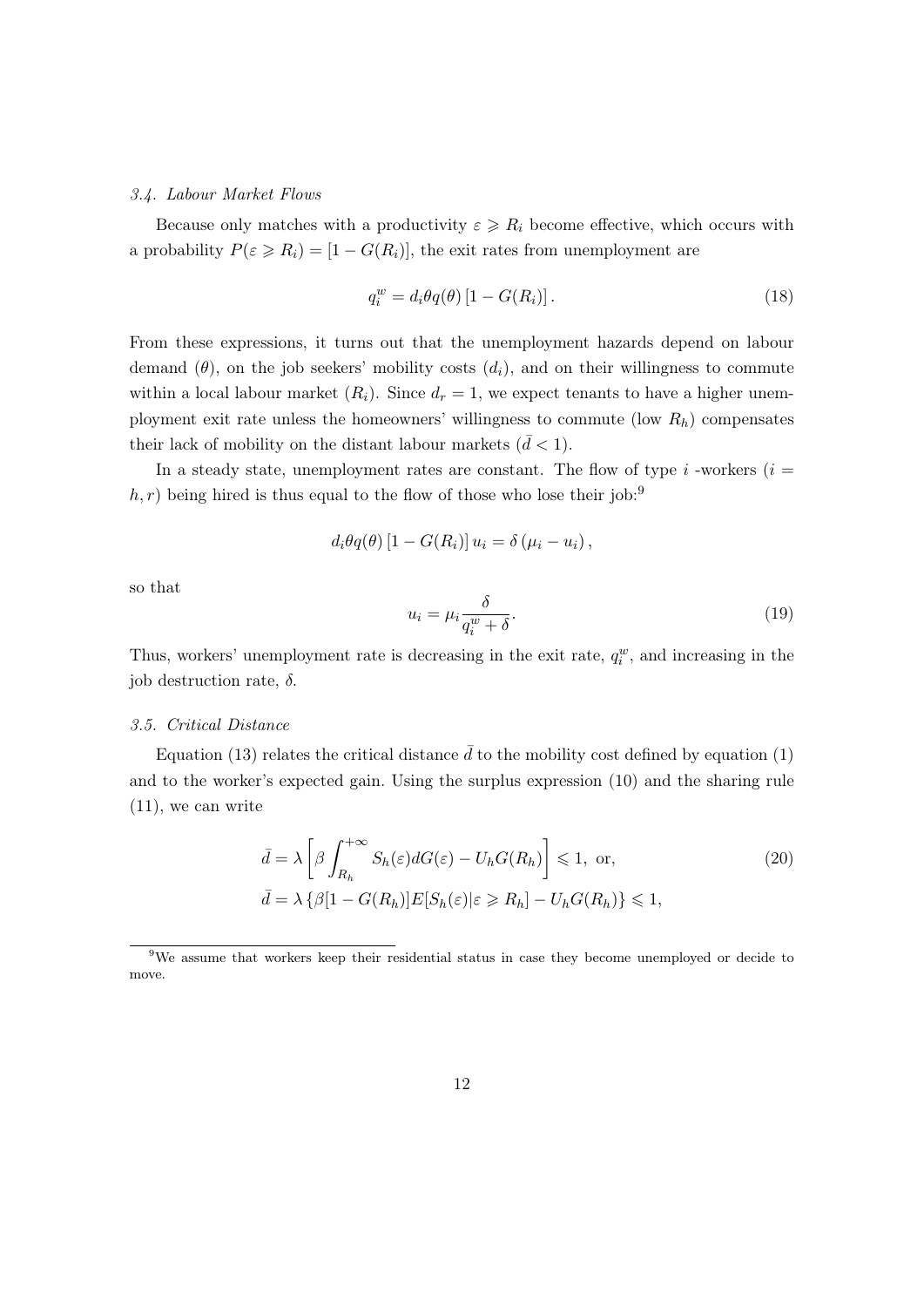where  $G(R_h)$  gives the probability that  $\varepsilon < R_h$ . The critical distance above which homeowners will reject all job offers is decreasing in housing market regulation.<sup>10</sup> Moreover, homeowners will be less willing to move when expected gains from a suitable match are small, independently of labour market frictions. Note that in our framework, the critical distance can be interpreted as the mobility rate of homeowners in our economy.

# 4. Numerical Simulations

In this section, we parametrize our model and conduct a set of simulations to investigate whether policymakers should encourage homeownership.<sup>11</sup> To this end, we analyze the effects of arbitrarily increasing the rates of homeownership and that of housing market efficiency on individual and aggregate labour market performances. We acknowledge that homeownership rates are likely endogenous. We ignore this in order to keep an already involved model tractable. In addition, our goal is to illustrate the long-term steady-state equilibria that are likely to be observed as different countries implement policies that promote homeownership and/or housing market efficiency.

#### 4.1. Calibration

For a start, we have to specify the functional forms of the matching function and the match-specific productivity distribution. As in Pissarides (2000), we use a Cobb-Douglas matching function,  $m(u; v) = u^{\eta}v^{1-\eta}$ , where  $\eta \in [0, 1]$  is the matching elasticity with respect to unemployment. In the empirical literature, wage distributions are commonly characterized by a log-normal distribution. We thus assume that the match-specific productivity  $\varepsilon$ also follows a log-normal distribution, LogNormal(0,1), on the interval  $[0, +\infty]$ .

We parameterize our model on a monthly basis and the discount rate is appropriately set to 0.996, which corresponds to a 1.2% quarterly interest rate. As is common in the literature (see e.g., Petrongolo and Pissarides, 2001), we assume the elasticity of matching function with respect to unemployment,  $\eta$ , and the bargaining power of workers,  $\beta$ , to be equal to 0.5. The exogenous job destruction rate is set to  $\delta = 0.034$ , which roughly corresponds to an average job life of 2.5 years. We normalize the minimal productivity of a match,  $y$ , to one. The vacancy cost, c, is set to 0.6, which more or less corresponds to  $25\%$ 

 $10$ Recall that there exists an inverse relationship between mobility costs and housing market regulation.  $11$ See the appendix for details about the simulated model.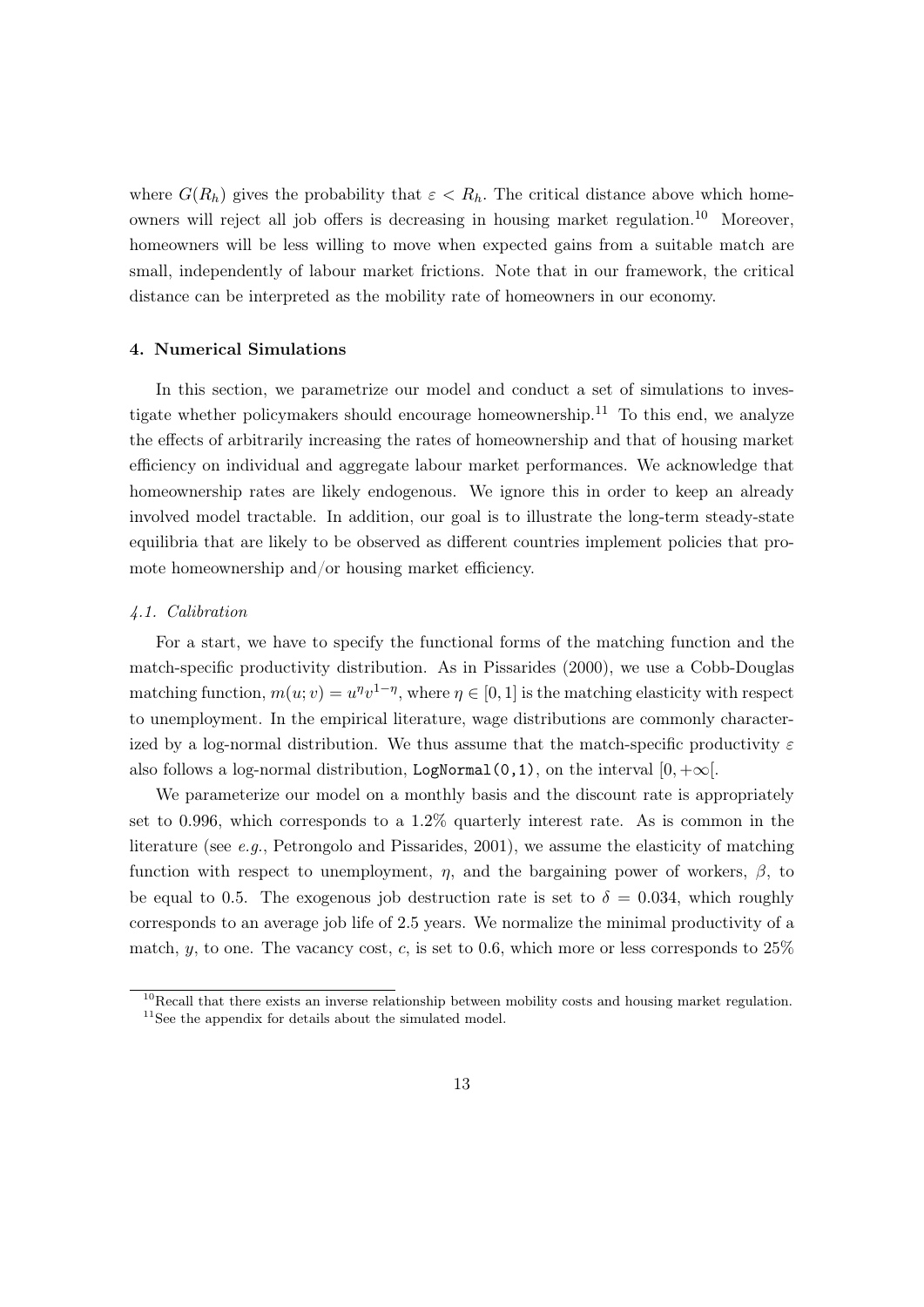| Parameters                      | Symbols       | Values |
|---------------------------------|---------------|--------|
| Discount rate                   | $\rho$        | 0.996  |
| Matching function elasticity    | $\eta$        | 0.5    |
| Workers' bargaining power       | B             | 0.5    |
| Job destruction rate            | δ             | 0.034  |
| Minimal productivity of a match | $\mathcal{Y}$ | 1      |
| Vacancy cost                    | $\epsilon$    | 0.6    |
| Homeowners' reservation utility | $b_h$         | 0.9    |
| Tenants' reservation utility    | $b_r$         | 1.5    |

of the average productivity of a match in our economy.<sup>12</sup> We choose reservation utilities of homeowners and tenants so that  $b_h$  is equal to 60% of  $b_r$  and choose the value  $b_h = 0.9$ and  $b_r = 1.5$ . Consequently, even if homeowners were assumed to be perfectly mobile, their permanent income when unemployed would still be lower.<sup>13</sup>

We solve the model over a grid in the  $\mu \in ]0;100\%[ \times \lambda \in ]0.3;1[$  space in order to gauge both the effects of homeownership rates and housing market efficiency on labour market outcomes.

#### 4.2. Main steady-state effects

It can be shown that arbitrarily changing the proportion of homeowners<sup>14</sup> will have three broad effects: a composition effect, an entry effect and a competition effect.<sup>15</sup> The relative strength of each will determine the net impact on labour market outcomes of promoting homeownership. A change in the efficiency of the housing market, on the other hand, will be limited to the competition effect. Before we dwell into the simulation results, we discuss each effect in turn as they are key in understanding our results.

<sup>&</sup>lt;sup>12</sup>Given the distribution of  $\varepsilon$  and the normalization of y, the average productivity of a match is given by  $y + E(\varepsilon | \varepsilon > 0) \approx 2.65$ . Note that higher or lower values of c will not affect the qualitative results of our model.

<sup>&</sup>lt;sup>13</sup>Note that the levels of  $b_h$  and  $b_r$  have no influence on the qualitative results, only the gap between them matters.

 $14$ In our model, such arbitrarily change can be involved by public policies that make homeownership access easier without change in workers' position.

 $15$ The first two are identical to those in Coulson and Fisher (2009).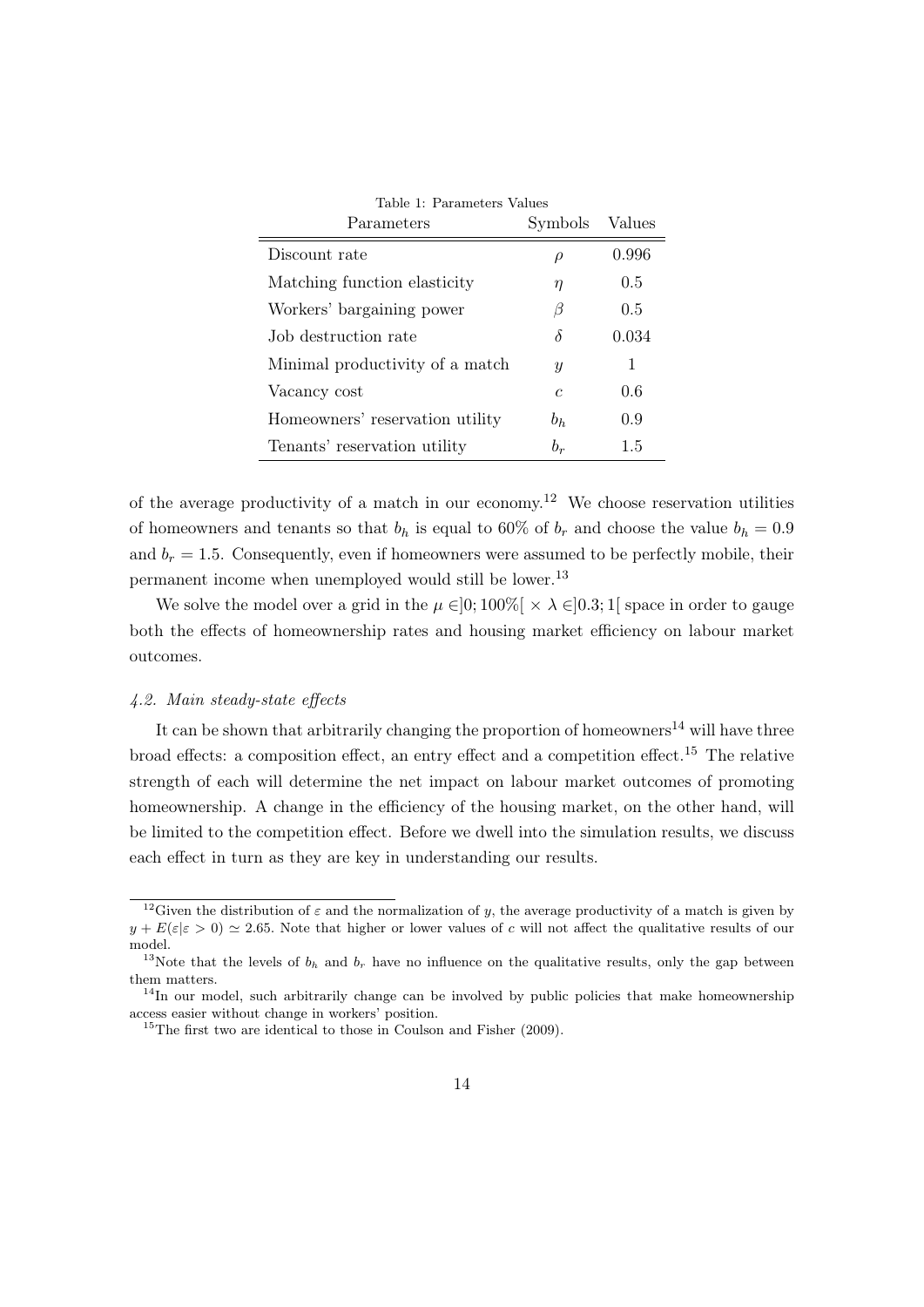- 1. Composition effect: Increasing the share of homeowners in the economy will have a purely mechanical impact on aggregate performances. Indeed, if homeowners have better (worse) labour market performances than tenants, increasing their share will improve (worsen) aggregate labour market performances (see equations (2) and (19)).
- 2. Entry effect: Hiring a homeowner is usually more profitable for a firm since the resulting surplus is higher for a given match-specific productivity level (see equation (10)). Therefore, increasing the share of homeowners in our economy will increase firms' expected profits. This will induce new firms to enter the market and post new vacancies (see equation (17)). As a result, the labour market becomes tighter (θ increases) and firms' contact rate decreases whereas that of workers increases. Consequently, unemployment durations and the probability of being unemployed of all workers decrease (see equations (18) and (19)) because of the new job opportunities in each local labour market (and so in the economy as a whole).
- 3. Competition effect: This effect refers to the competition between unemployed workers on local and distant labour markets which affects their value to be unemployed so that all other outcomes will be affected in fine. Both homeownership rate and housing market efficiency have an effect on competition between unemployed workers.
	- Competition effect on local labour market: As homeowners are imperfectly mobile on distant labour markets, increasing their share will reduce the number of outside job seekers<sup>16</sup> in each local labour market. Indeed, perfectly mobile unemployed workers (renters) become proportionately fewer. Consequently, the competition between unemployed workers will be weaker on each local labour market which is more beneficial to unemployed renters (because of their perfect mobility).
	- Competition effect on distant labour markets: An improvement in the housing market efficiency will reduce mobility costs. Consequently, owners becomes more mobile and thus search in more distant labour markets. However, the competition between unemployed owners and tenants on distant labour markets strengthens at the expense of tenants.

 $16By$  *outside job seeker* we mean an unemployed worker which is initially located outside of the local labour market.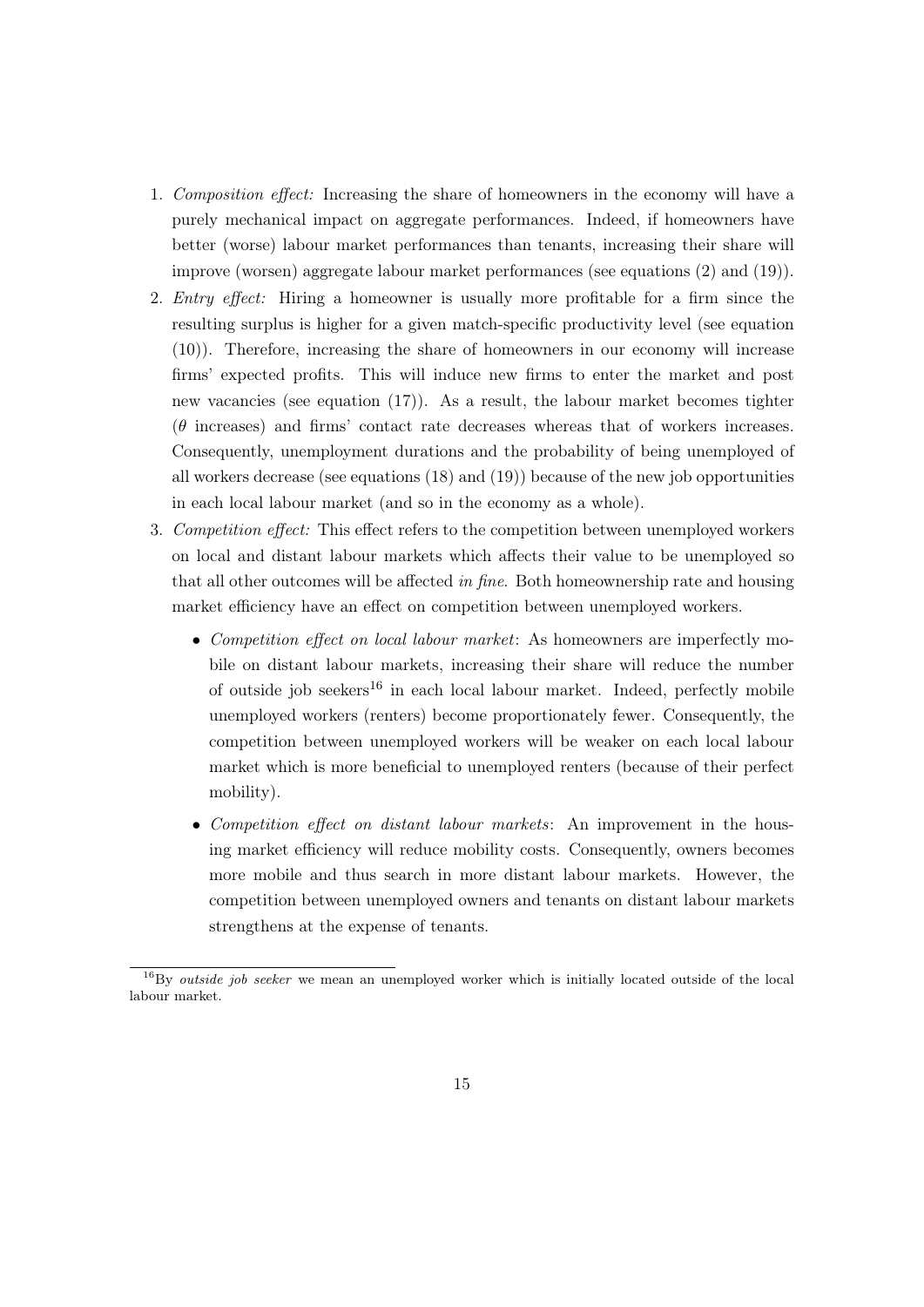Clearly, the relative labour market outcomes of two economies who only differ in terms of their relative share of homeowners will depend on the relative strength of the above effects and on their relative mobility costs. The following simulations aim at illustrating the likely labour market equilibrium outcomes of such economies.

# 4.3. Individual Labour Market Performances

As mentioned earlier, we solve the model repeatedly for different combinations of homeownership rates and housing market efficiency defined over the grid  $\mu \in ]0;100\%] \times \lambda \in$ ]0.3; 1[. Figures 2 to 6 report the results of our simulations. The three-dimensional figures depict the range of homeownership rates and housing market efficiency on the horizontal axes. The vertical axis reports the equilibrium outcome of interest. Each dot in a figure corresponds to a specific  $\mu$ - $\lambda$  combination.<sup>17</sup>



Figure 2: Unemployment Rate

Figure 2 focuses on the equilibrium unemployment rates of homeowners and tenants as we vary the two exogenous variables. First of all, figure  $2(c)$  illustrates the fact that the ratio owner/renter unemployment rates is always superior to unity. Thus, as with most of theoretical papers, we conclude that renters always have lower unemployment rates. Figure 2(a) shows that the unemployment rates of homeowners decrease when their share in the economy increases and, not surprisingly, when their mobility cost decreases due to a frictionless housing market. Tenants also benefit from having proportionately more homeowners in the economy, as shown in figure  $2(b)$ . This is a direct consequence of the *entry effect*.

 $^{17}\mathrm{The}$  simulated data are available upon request from the corresponding author.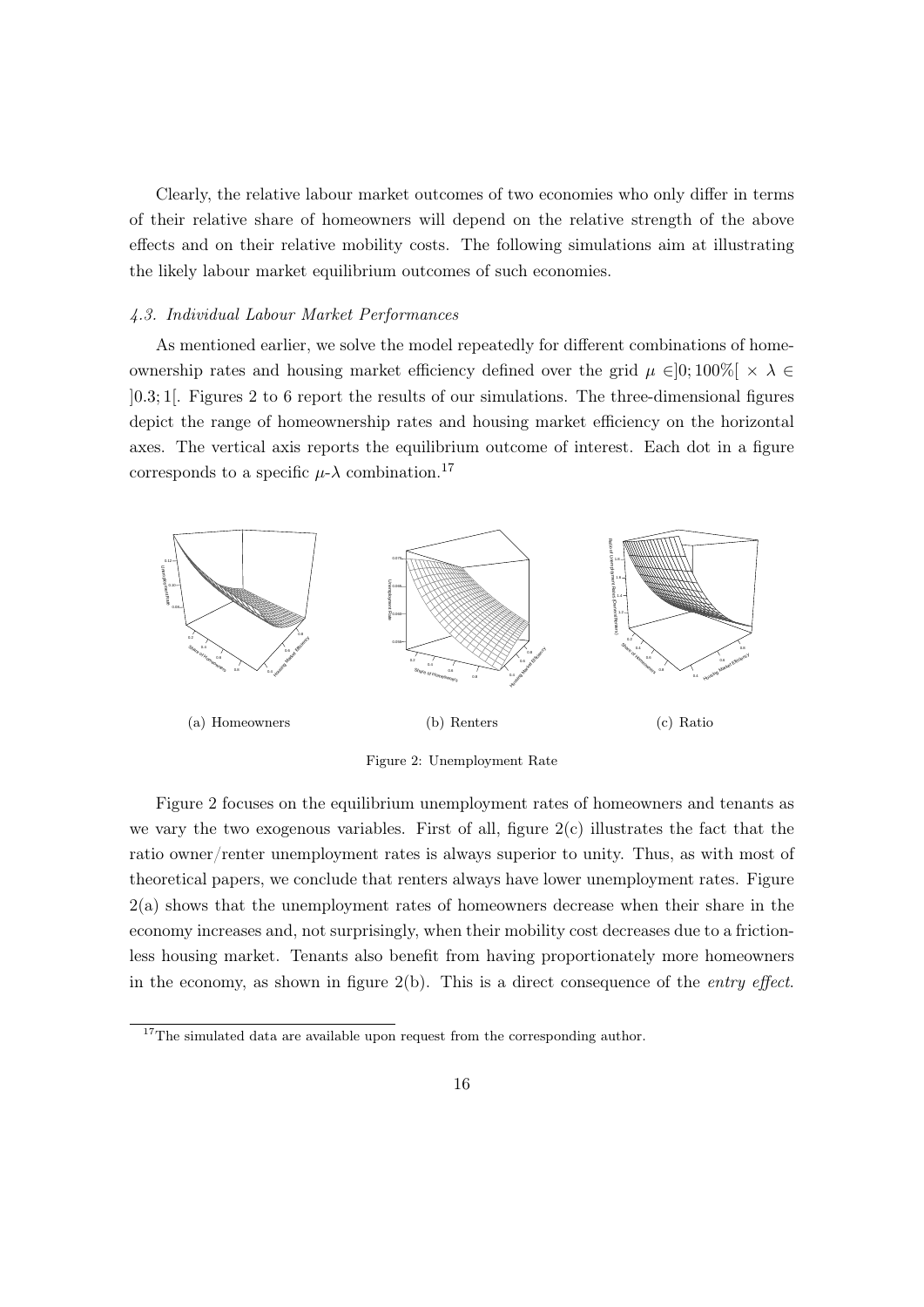As in Coulson and Fisher (2009), all workers benefit from new job opportunities induced by the entry of new firms. However, figure 2(c) shows that owners benefit more (the ratio owners/renters unemployment rates decrease) in a frictional housing market whereas the converse holds in a frictionless housing market.<sup>18</sup> This stems from a weaker *competition ef*fect on local labour market for owners when they are mobile. Figure 2(b) also illustrates the negative consequences of the *competition effect on distant labour markets* on renters' unemployment probability following housing market deregulation. Indeed, their unemployment rate increases as homeowners becomes more mobile.

Figure 3 focuses on average wage rates. It shows that homeowners (Figure 3(a)) and tenants (Figure 3(b)) enjoy better wage rates as the proportion of homeowners increases. Once again, this is a direct consequence of the *entry effect*. Nevertheless, Figure  $3(c)$ also shows that tenants outperform and benefit more than homeowners do because of the competition effect on local labour markets (The ratio owner/renter is inferior to unity and always decreasing when owners become more numerous). As expected, increased mobility is once again more beneficial to homeowners (because of the competition effect on distant labour markets).



Much the same applies to exit rates from unemployment (Figure 4): Increased shares of homeowners is beneficial to everyone, but more so for tenants. Finally, Figure 5 is consistent with the fact that homeowners accept less productive jobs or commute more than tenants

<sup>&</sup>lt;sup>18</sup>In other words, the unemployment rate of tenants decreases more rapidly as the share of homeowners increases when the latter are sufficiently mobile.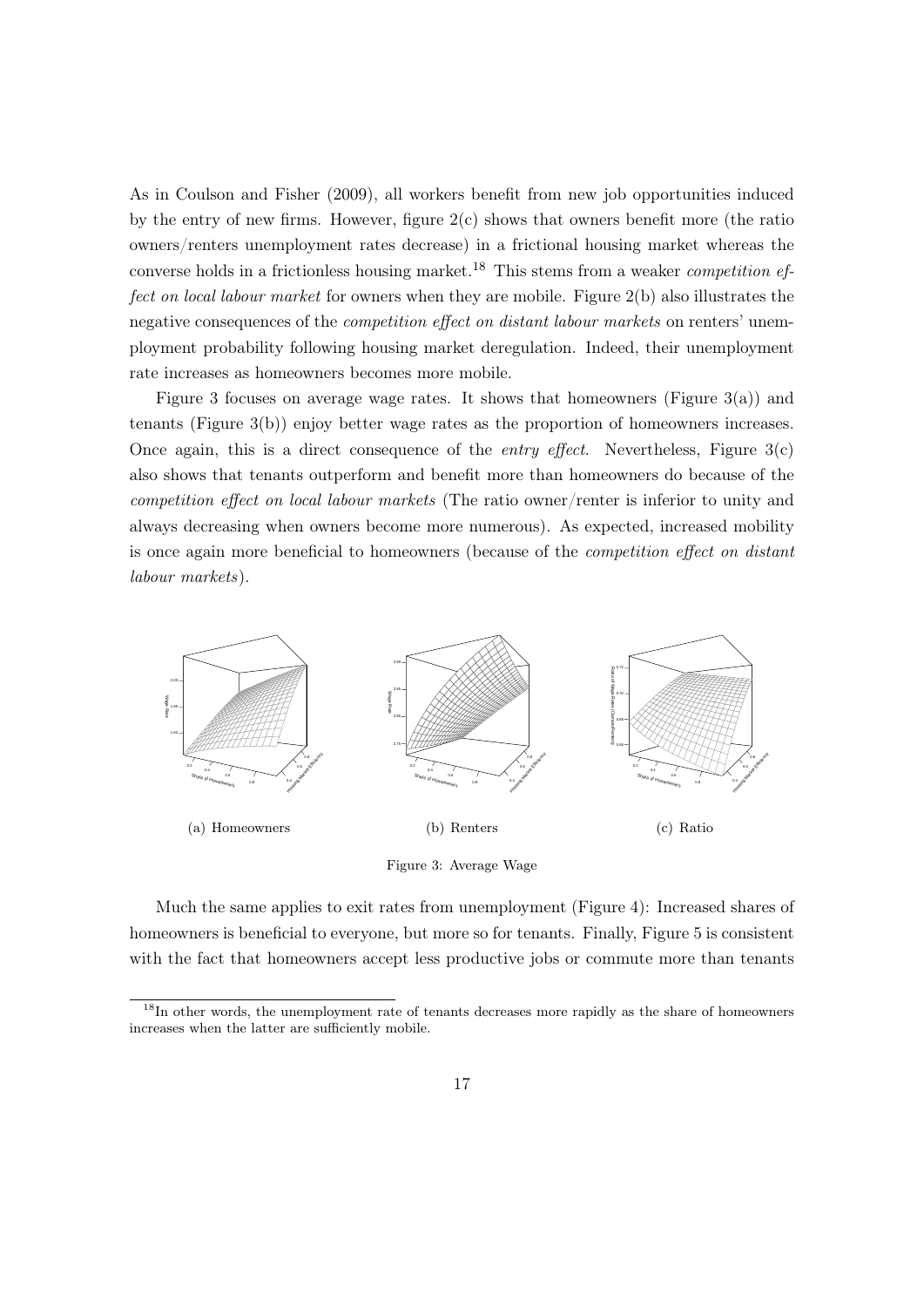to stay in their local labour market (see equation (14)): Their reservation productivity is everywhere lower. Thus, although they are more mobile within the local labour market, homeowners are less likely to exit unemployment due to their lack of mobility on distant labour markets (See figure  $4(c)$ ). As a consequence, and contrary to Munch et al. (2006), we do not find that the job search behavior of homeowners on the local labour market compensates their lack of mobility on distant markets.





Figure 5: Reservation Productivity

Our simulations indicate that higher homeownership rates have performance enhancing effects at the individual level. Indeed, both homeowners and tenants are less out of work, earn higher wages and exit unemployment more easily. These positive effects result from both the entry effect and the competition effect on local labour markets. We are also led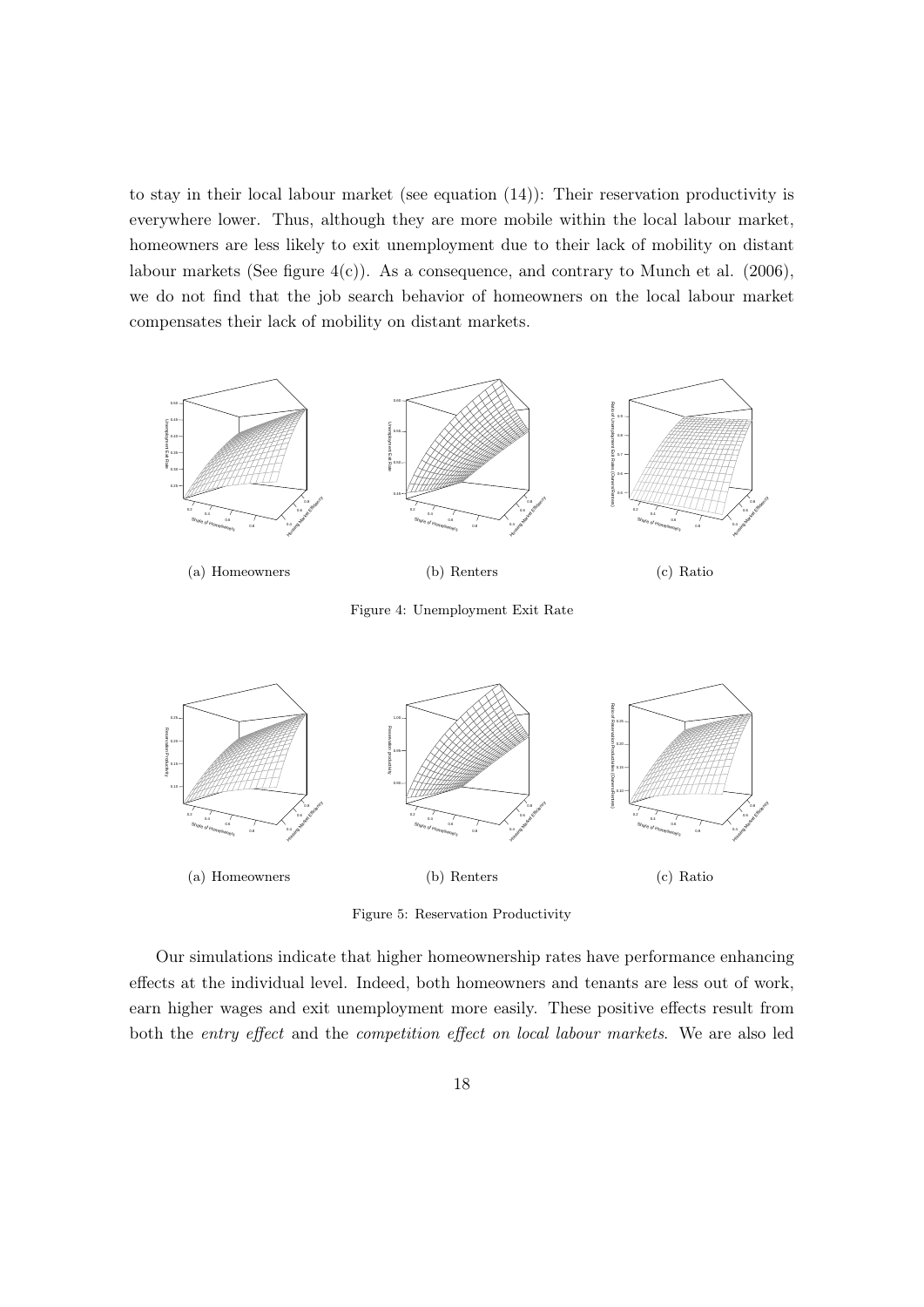to conclude that higher rates of homeownership is more beneficial for tenants. This stems from the competition effect in that tenants face less outside competition on each local labour market. Finally, the simulations show that, not surprisingly, enhanced housing market efficiency only benefits homeowners (*competition effect on distant labour markets*).

# 4.4. Aggregate Labour Market Performances

We now turn to the effects of homeownership policies on aggregate performances. The previous section has shown that homeowners and tenants are usually better off in an economy promoting homeownership. But it has also shown that tenants usually outperform homeowners on the labour markets. Two questions thus need to be addressed: First, is it always the case that artificially increasing the share of (lower-performing) homeowners<sup>19</sup> necessarily leads to worse aggregate performances, in particular to higher aggregate unemployment rates as conjectured by Oswald ? Second, does the latter always hold irrespective of the efficiency of the housing market ? The previous section has focused exclusively on the entry and competition effects. Here we consider the composition effect in addition to the latter two.

# 4.4.1. Homeownership Rates and Aggregate Unemployment Rates

Figure 6(a) depicts the steady-state relationship between homeownership rates and aggregate unemployment rates. Our model yields a positive relationship as conjectured by Oswald when mobility is costly (low values of  $\lambda$ ). However, as the housing market becomes more efficient, the relation flattens out and eventually becomes negative.<sup>20</sup> The non-monotonicity stems directly from mobility costs and thus from housing market conditions. Indeed, when moving is costly due to a frictional housing market, the negative composition effect outweighs the entry and the competition effects. In this case, we come to the same conclusion as Oswald (1997) and Dohmen (2005). However, as the housing market gets more efficient, the search behavior of homeowners and tenants becomes similar so that their labor market performances converge. Hence, for a large enough  $\lambda$  the positive entry and competition effects more than compensate the negative composition effect and we observe a negative correlation between homeownership and unemployment rates. Thus,

<sup>&</sup>lt;sup>19</sup>We use the term *artificially* to emphasize the fact that homeownership policies encourage some workers to become home owner wihtout change in their job positions or wages.

<sup>&</sup>lt;sup>20</sup>This occurs for values of  $\lambda$  above 0.6 in our numerical setting. Note that for  $\lambda = 0.6$ , owners are approximately half as mobile as tenants on distant labour markets.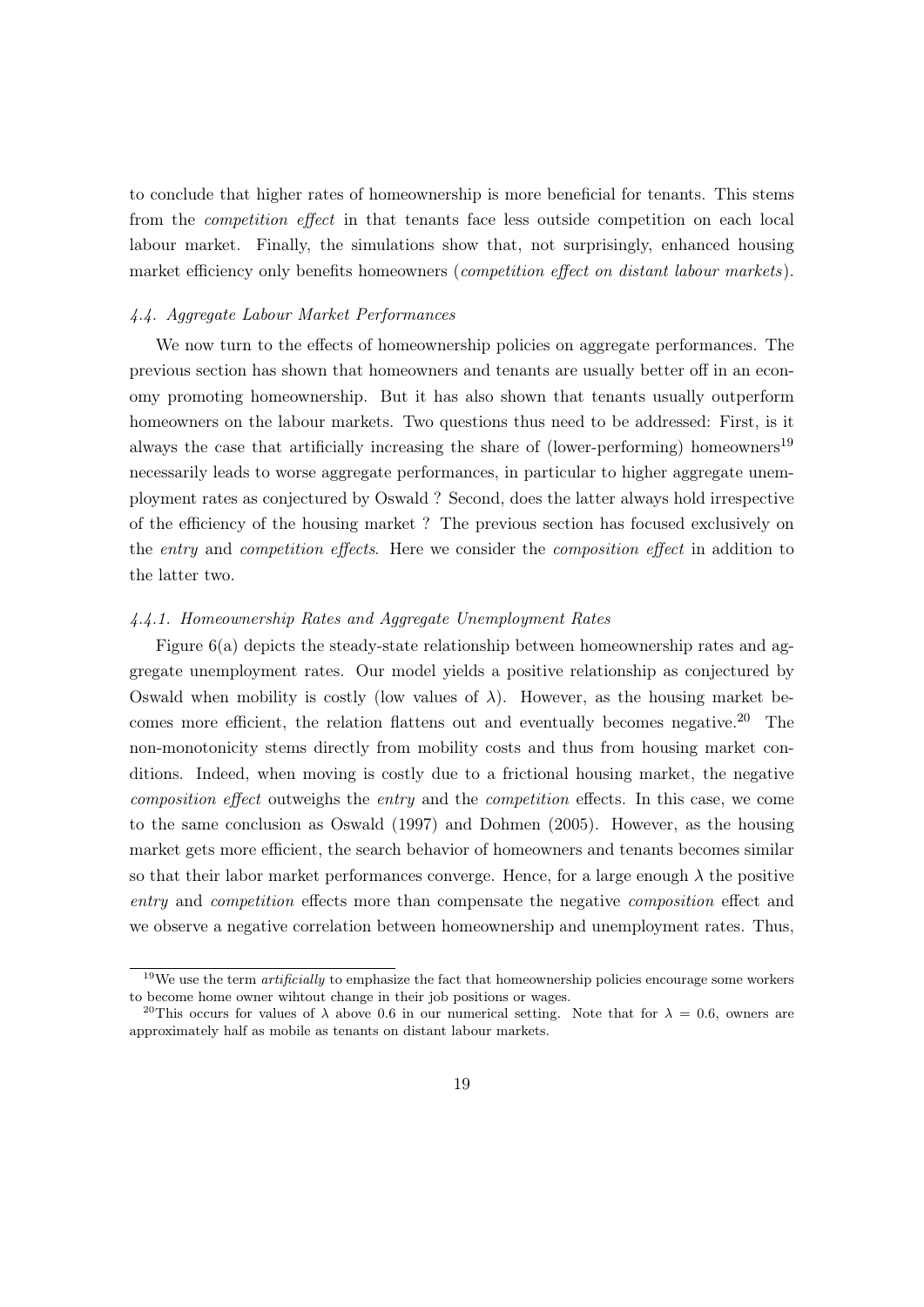contrary to Coulson and fisher (2009) who always find a negative correlation, we find that the Oswald's conjecture no longer holds, and may even be inverted, in a frictionless housing market.

Figure 6(a) also shows that the unemployment rate decreases rapidly with  $\lambda$ , the efficiency of the housing market, and more so when the homeownership rate is high. This results from the positive *competition effect on distant labour markets* for homeowners.

# 4.4.2. Homeownership Rates and Labour Markets Performances

Figure 6(b) investigates the relation between the aggregate average wage rate and homeownership rates. Recall from Section 3.2 that homeowners are predicted to have a lower wage on average. Not surprisingly then, the figure shows that the average aggregate wage rate declines rapidly with the homeownership rate. In our set-up, the composition effect always dominates the entry and the competition effects on local labour markets. On the other hand, a more efficient housing market will increase homeowners' wages more than it will decrease tenants' wage rates (see Figure  $3(c)$ ). Consequently, the aggregate average wage rate will increase as the housing market is made more efficient.

Finally, we report the critical distance in Figure  $6(c)$ . It can be interpreted as the share of homeowners who are willing to move to a distant labour market to accept a job. The figure shows that irrespective of  $\lambda$ , fewer move when homeownership rates increase. This stems from the fact that homeowners face less competition from outside job seekers as there are fewer tenants in the economy (competition effect on local labour market). In addition, more numerous homeowners will foster additional opportunities on local labour markets (enhanced entry effect). As a consequence, homeowners are less motivated to move to find a job when unemployed.

# 5. Conclusion

This paper examines the effects of homeownership on labour market performances. In particular, it focuses on the role played by the mobility costs involved by a frictional housing market. Our results show that, while the correlation between homeownership and aggregate labour market performances may be negative, individuals are always better off in an economy in which there are more homeowners. Furthermore, we show that Oswald's conjecture about the negative relationship between aggregate unemployment and homeownership rates may not hold if competition on distant labour markets between homeowners and tenants is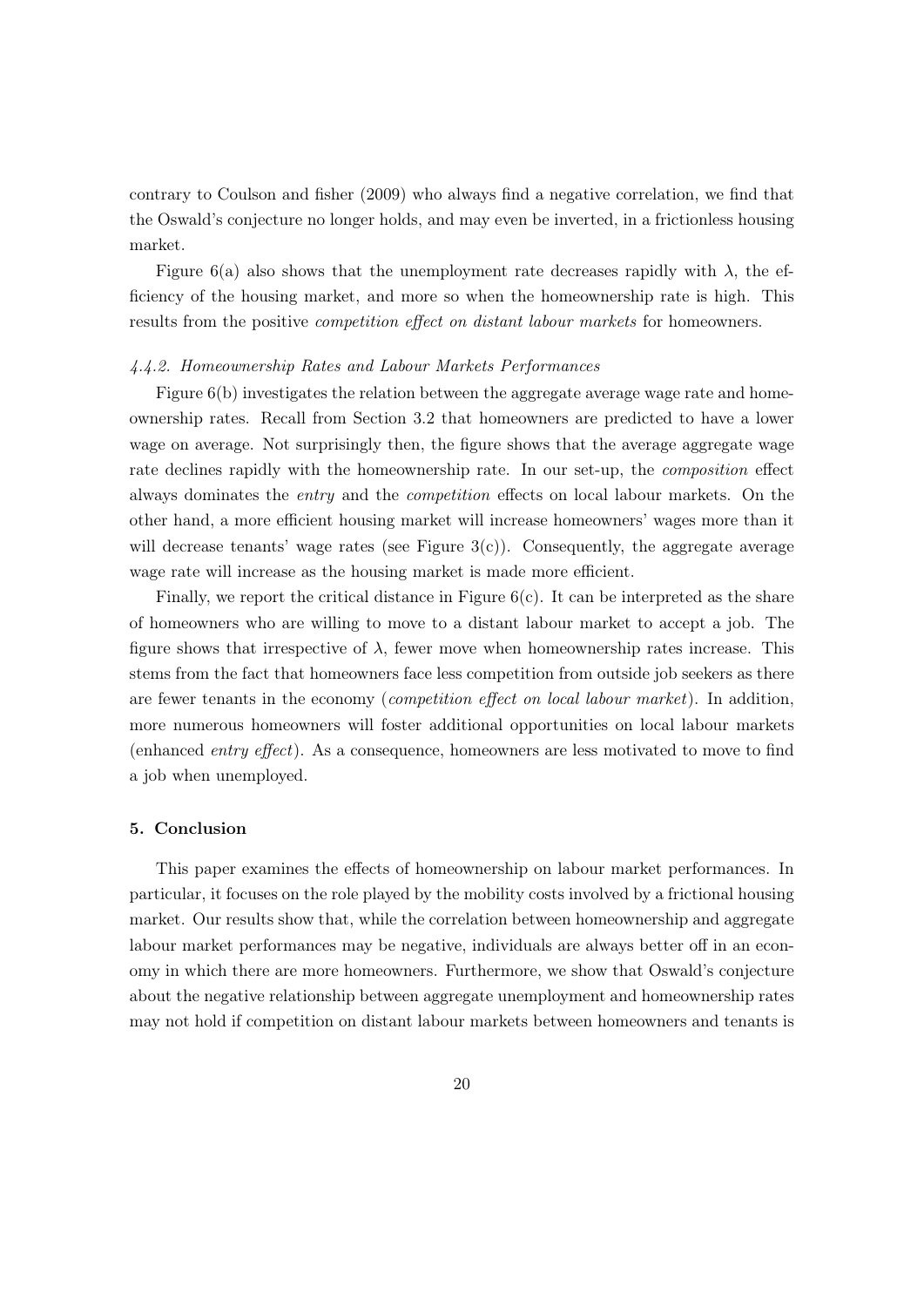

(a) Unemployment Rate

(b) Average Wage



(c) Critical Distance

Figure 6: Aggregate Performances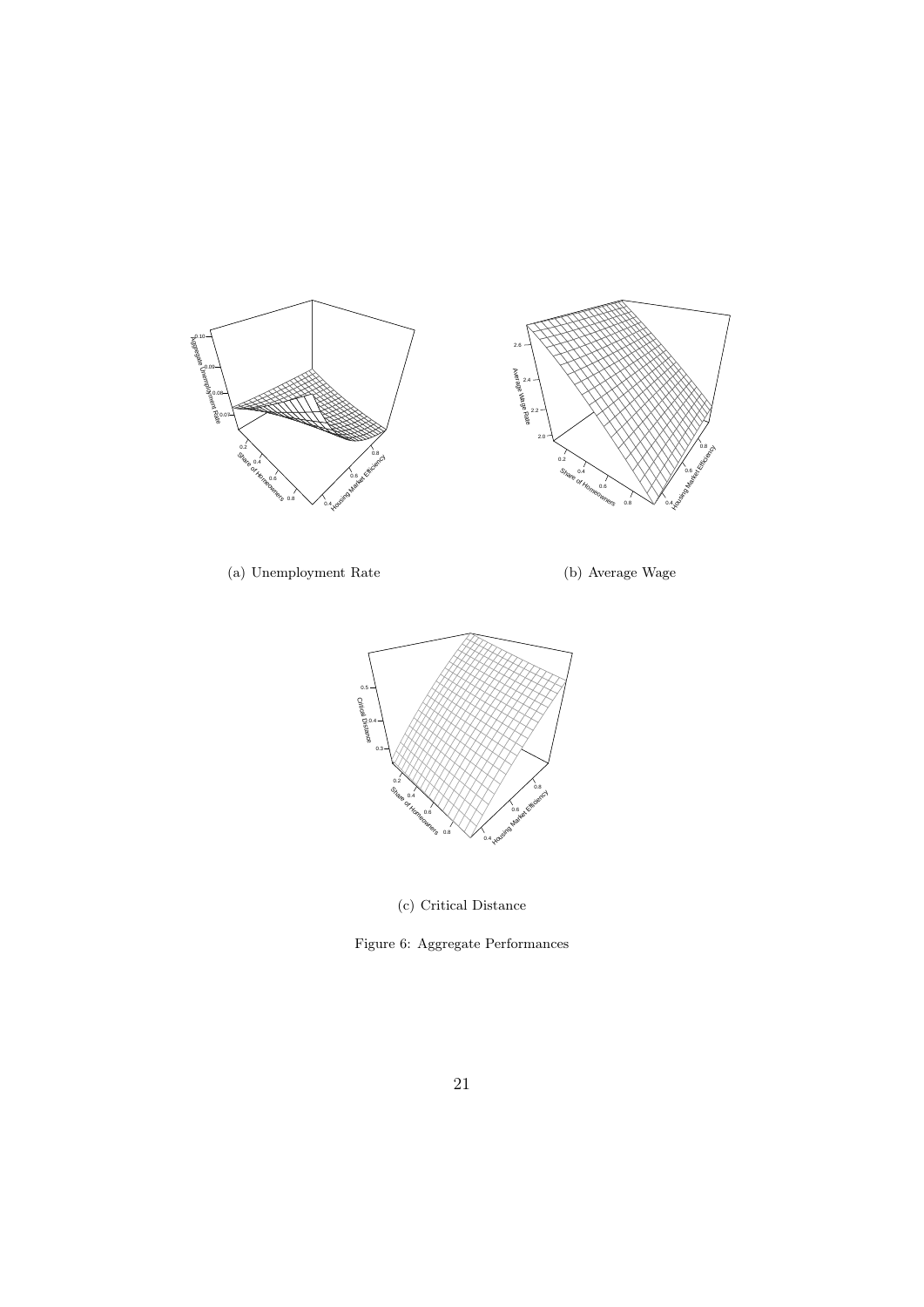strong enough. In our economy, such increased competition arises through lower mobility costs that follow housing market deregulation in fine.

We reckon that the choice of residential status is exogenous in our economy. In addition, frictions in housing market are introduced so as to entail mobility costs. Future work should attempt to enlarge the housing market effects by endogenizing the tenure choices of workers. However, in its current status, our model is rich enough so that it can identify the conditions under which policymakers would be well advised to stimulate homeownership without leading to detrimental effects on labour market.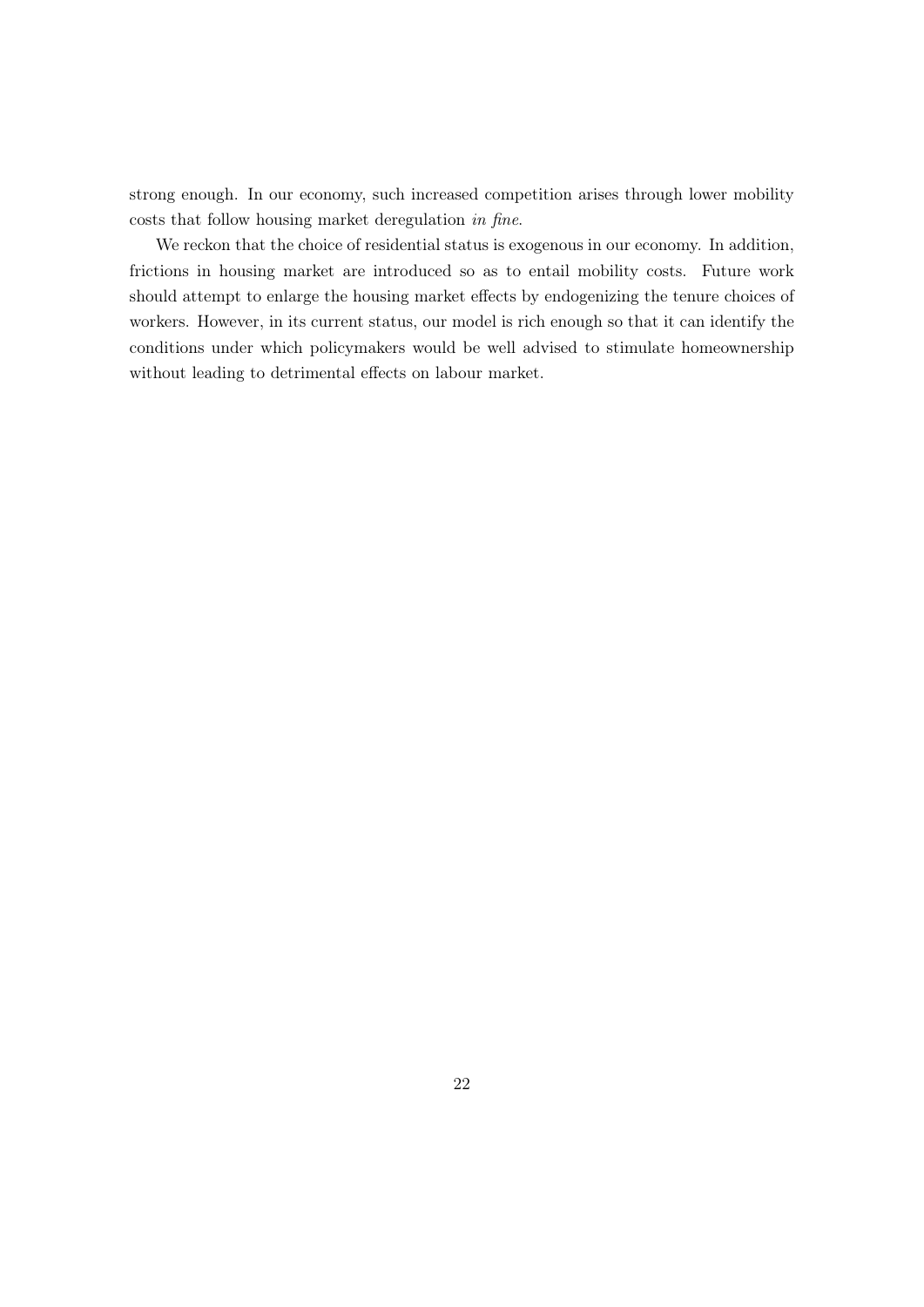- [1] Andrews, D., Sánchez, A.C. (2011). The Evolution of Homeownership Rates in Selected OECD Countries: Demographic and Public Policy Influences. OECD Journal: Economic Studies, 2011/1, 207–243.
- [2] Baert, S., Heylen, F., Isebaert, D. (2014). Does homeownership lead to longer unemployment spells? The role of mortgage payments. De Economist, 162, 263–286.
- [3] Belot, M., van Ours, J. (2001). Unemployment and labor market institutions: An empirical analysis. Journal of the Japanese and International Economies, 15(4), 403– 418.
- [4] Blanchflower, D. G., Oswald, A. J. (2013). Does High Home-Ownership Impair the Labor Market?. NBER Working Paper Series, 19079.
- [5] Coulson, E., Fisher, L. (2009). Housing tenure and labor market impacts: The search goes on. Journal of Urban Economics, 65(3), 252–264.
- [6] Dietz, D.D., Haurin, R.D. (2003). The social and private micro-level consequences of homeownership. Journal of Urban Economics, 54(3), 401–450.
- [7] Dohmen, T.J. (2005). Housing, mobility and unemployment. Regional Science and Urban Economics, 35, 305–325.
- [8] Garcia, J., Hernandez, J. (2004). User cost changes, unemployment and homeownership: Evidence from Spain. Urban Studies, 41(3), 563–578.
- [9] Green, R., Hendershott, P. (2001). Home-ownership and unemployment in the US. Urban Studies, 38(9), 1509–1520.
- [10] Hammnett, C. (1991). The relationship between residential migration and housing tenure in London, 1971–81: a longitudinal analysis. Environment and Planning A, 23(8), 1147–1162.
- [11] Havet, N. Penot, A. (2010). Does homeownership harm labour market performances? A survey. Working Papers 1012, Groupe d'Analyse et de Théorie Economique (GATE).
- [12] Head, A., Lloyd-Ellis, H. (2012). Housing Liquidity, Mobility and the Labour Market. Review of Economic Studies, 79(4), 1559–1589.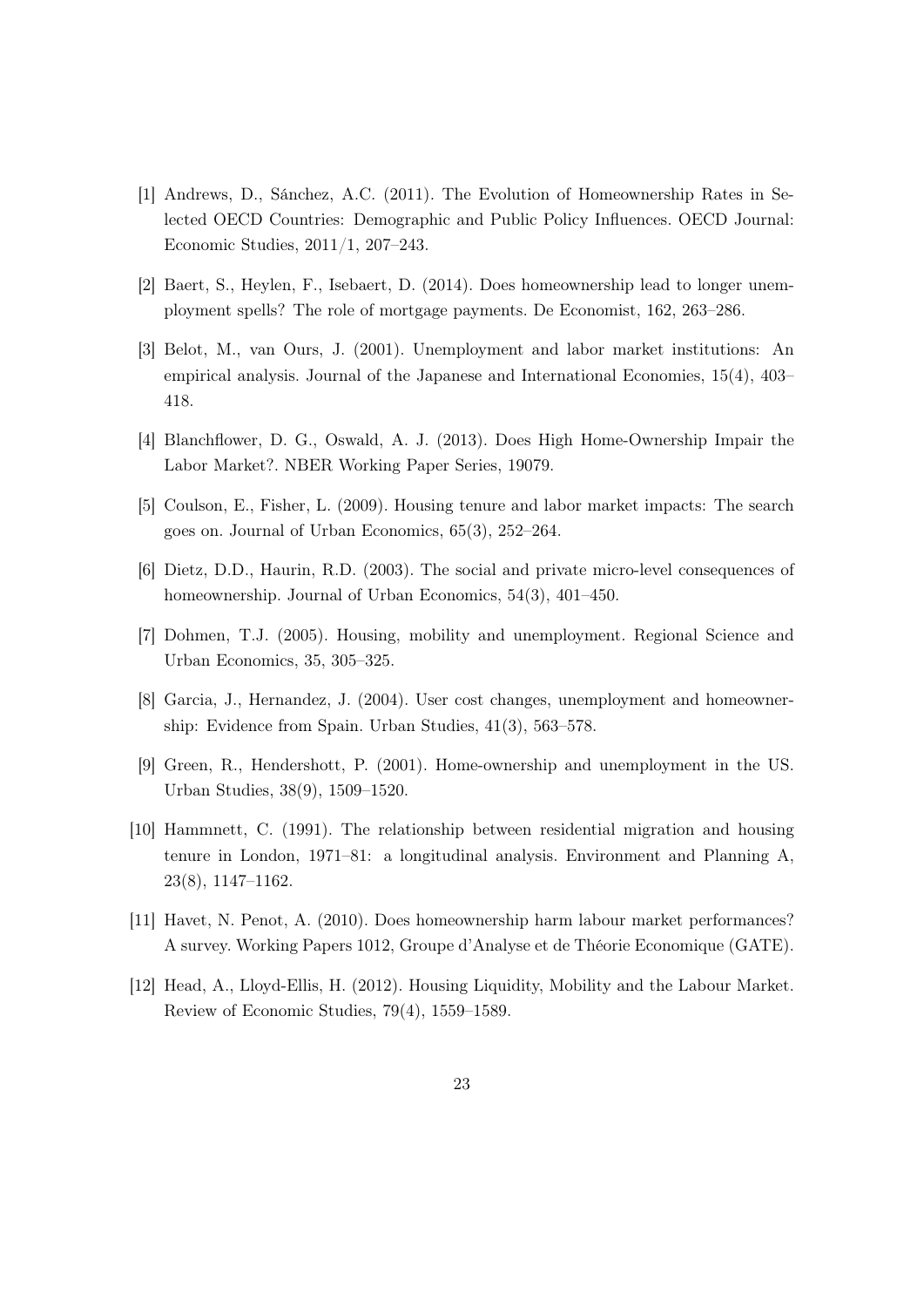- [13] Henley, A. (1998). Residential mobility, housing equity and the labour market. The Economic Journal, 108(447), 414–427.
- [14] Munch, J-R., Rosholm, M., Svarer, M. (2006). Are home owners really more unemployed ?. The Economic Journal, 116(514), 991–1013.
- [15] Nickell, S., Layard, R. (1999). Labor market institutions and economic performance, in: Ashenfelter O., Card, D. (Eds.). Handbook of Labour Economics, vol. 3, 3029–3084.
- [16] Oswald, A. (1996). A conjecture on the explanation for high unemployment in the industrialized nations: part 1. University of Warwick Economic Research Papers.
- [17] Oswald, A. (1997). Theory of homes and jobs. Working paper, University of Warwick.
- [18] Oswald, A. (1999). The housing market and Europe's unemployment: A non technical paper. Working paper, University of Warwick.
- [19] Petrongolo, B., Pissarides, C.A. (2001). Looking into the Black Box: A Survey of the Matching Function. Journal of Economic Literature, 39(2), 390–431.
- [20] Pissarides, C.A. (2000). Equilibrium unemployment theory (2nd ed.). The MIT Press, Cambridge.
- [21] Rohe, W., Stewart, L. (1996). Homeownership and neighborhood stability. Housing Policy Debate, 7(1), 173–184.
- [22] Rupert, P., Wasmer, E. (2012). Housing and the Labor Market: Time to Move and Aggregate Unemployment. Journal of Monetary Economics, 59(1), 24–36.
- [23] Salop, S. (1979). Monopolistic competition with outside goods. Bell Journal of Economics, 10, 141–156.
- [24] Smith, L., Rosen, K., Fallis, G. (1988). Recent developments in economic models of housing markets. Journal of Economic Literature, 26, 29–64.
- [25] South, S.J., Deane, G.D. (1993). Race and mobility: individual tenant determinants and structural constraints. Social Forces, 72(1), 147–167.
- [26] Vuuren, A. V. (2016). Using a Structural-Form Model to Analyze the Impact of Home Ownership on Unemployment Duration. Journal of Applied Econometrics, forthcoming.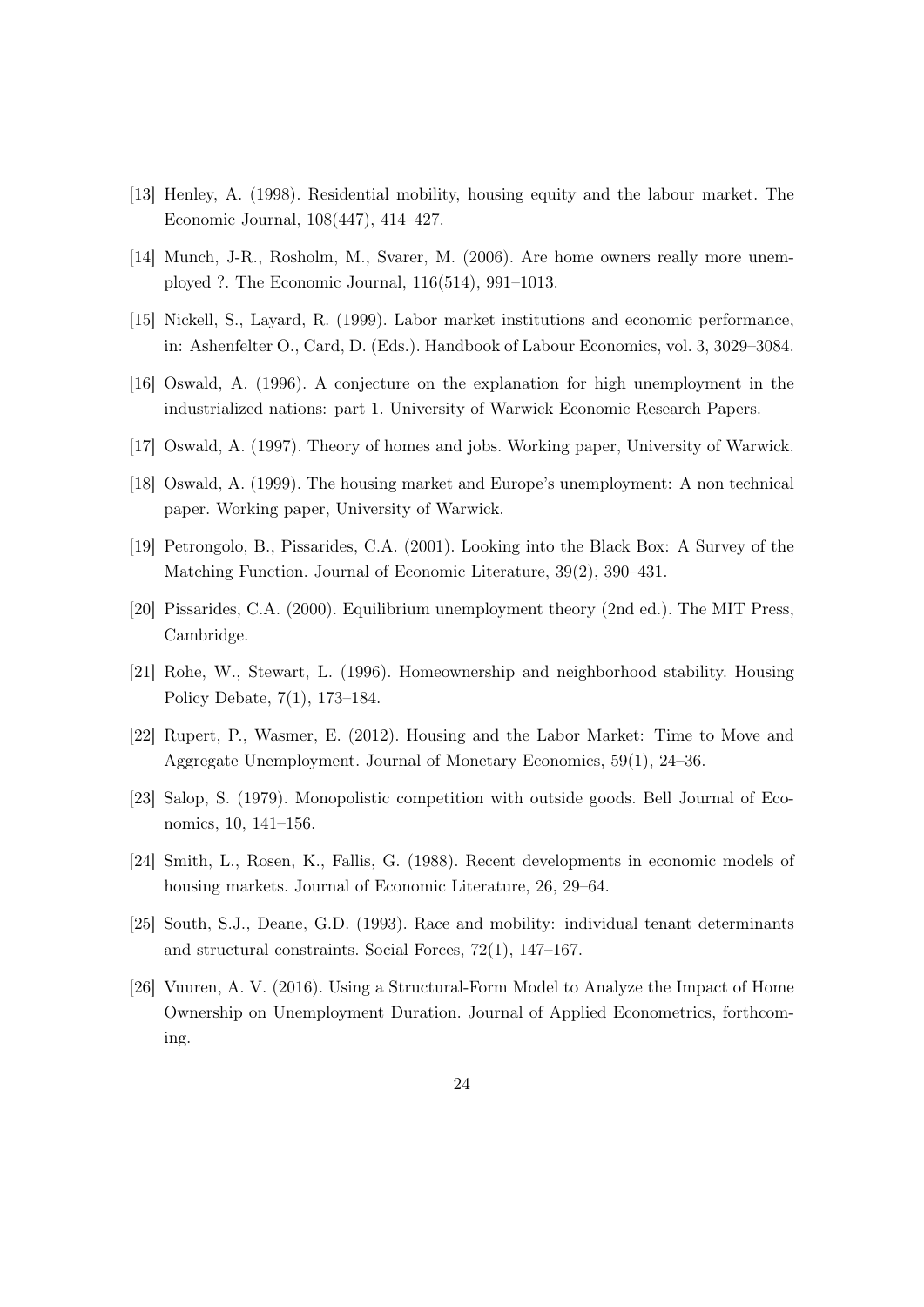[27] Vuuren, A. Van, Leuvensteijn, M. V. (2007). The impact of homeownership on unemployment in the Netherlands. CPB Discussion Paper 86, 53.

#### Appendix: Simulated equilibrium equations

At the steady state, the equilibrium of our economy is determined by a system of 8 equations (equations 1A to 8A) with 8 unknowns  $(u_h, u_r, \theta, R_h, R_r, \bar{w}_h, \bar{w}_r, \bar{d})$ .

We assume a log normal distribution for  $\varepsilon$  defined on the interval  $[0, +\infty[$  with  $G(\varepsilon)$ the cumulative density function and  $g(\varepsilon) = \frac{dG(\varepsilon)}{d\varepsilon}$  the density function. Due to numerical convergence concerns, we truncate the distribution at a superior born  $\varepsilon_{\text{max}}$  large enough so that we have  $G(\varepsilon_{\text{max}}) \to 1$ . As a consequence, we have:<sup>21</sup>

$$
P(\varepsilon_{\max} \geqslant \varepsilon \geqslant R_h) = \int_{R_i}^{\varepsilon_{\max}} \frac{g(\varepsilon) d\varepsilon}{G(\varepsilon_{\max})} = \frac{G(\varepsilon_{\max}) - G(R_i)}{G(\varepsilon_{\max})} = 1 - G(R_i)/G(\varepsilon_{\max}) \to 1 - G(R_i)
$$

In what follows, the simulated model is presented given that exogenous truncation. The flows equations of unemployment rates are:

$$
u_h = \mu \frac{\delta}{\bar{d}\theta q(\theta)[1 - G(R_h)/G(\varepsilon_{\text{max}})] + \delta} \tag{1A}
$$

$$
u_r = (1 - \mu) \frac{\delta}{\theta q(\theta) [1 - G(R_r)/G(\varepsilon_{\text{max}})] + \delta} \tag{2A}
$$

where  $\theta q(\theta) = \theta^{1-\eta}$ .

The reservation productivity of homeowners is given by:

$$
R_h = \rho U_h - y = b - y + \beta \frac{\bar{d}\theta q(\theta)}{\rho + \delta} \int_{R_h}^{\varepsilon_{\text{max}}} (\varepsilon - R_h) \frac{dG(\varepsilon)}{G(\varepsilon_{\text{max}})}
$$
(3A)

 $21$ When the inferior born is endogenously determined by our model. In the contrary, we have:

$$
\int_{R_{i,t}}^{\varepsilon_{\text{max}}} g(\varepsilon) d\varepsilon = \frac{G(\varepsilon_{\text{max}}) - G(R_{i,t})}{G(\varepsilon_{\text{max}}) - G(R_{i,t})} = 1
$$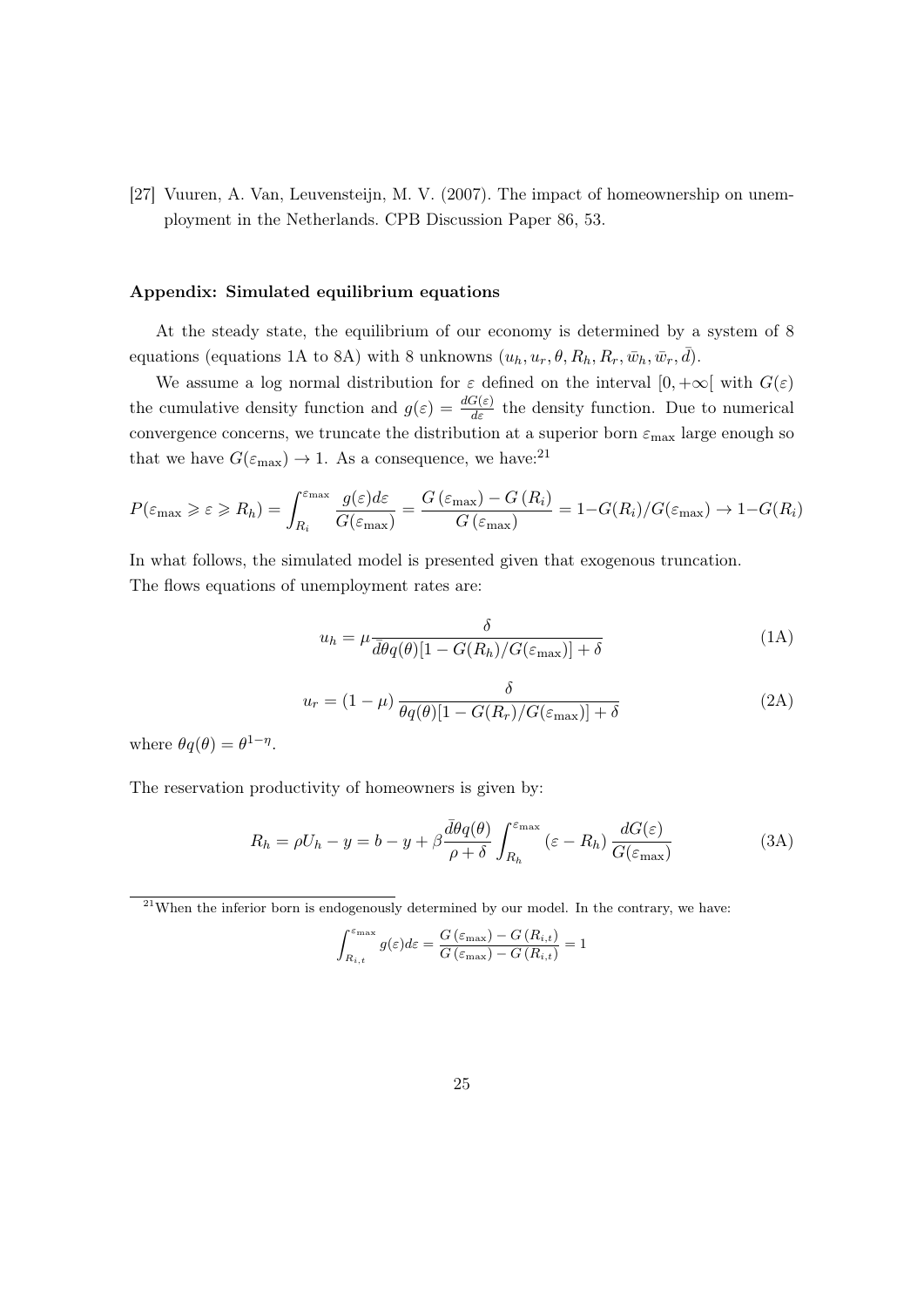and following an integration by parts we have:

$$
R_h = b_h - y + \beta \frac{\bar{d}\theta q(\theta)}{\rho + \delta} \left[ (\varepsilon_{\text{max}} - R_h) - \int_{R_h}^{\varepsilon_{\text{max}}} \frac{G(\varepsilon) d\varepsilon}{G(\varepsilon_{\text{max}})} \right]
$$

In the same way, we have for the following reservation productivity of tenants:

$$
R_r = \rho U_r - y = b - y + \beta \frac{\theta q(\theta)}{\rho + \delta} \int_{R_r}^{\varepsilon_{\text{max}}} (\varepsilon - R_r) \frac{dG(\varepsilon)}{G(\varepsilon_{\text{max}})}
$$
(4A)  

$$
R_r = b_r - y + \beta \frac{\theta q(\theta)}{\rho + \delta} \left[ (\varepsilon_{\text{max}} - R_r) - \int_{R_r}^{\varepsilon_{\text{max}}} \frac{G(\varepsilon) d\varepsilon}{G(\varepsilon_{\text{max}})} \right]
$$

According to the expressions of surplus, the job creation curve is given by:

$$
\frac{c(\rho + \delta)}{(1 - \beta)q(\theta)} = \phi \int_{R_h}^{\varepsilon_{\text{max}}} (\varepsilon - R_h) dG(\varepsilon) + (1 - \phi) \int_{R_r}^{\varepsilon_{\text{max}}} (\varepsilon - R_r) dG(\varepsilon)
$$
(5A)  

$$
\frac{c(\rho + \delta)}{(1 - \beta)q(\theta)} = \phi_t \left[ (\varepsilon_{\text{max}} - R_h) - \int_{R_h}^{\varepsilon_{\text{max}}} \frac{G(\varepsilon) d\varepsilon}{G(\varepsilon_{\text{max}})} \right] + (1 - \phi_t) \left[ (\varepsilon_{\text{max}} - R_r) - \int_{R_r}^{\varepsilon_{\text{max}}} \frac{G(\varepsilon) d\varepsilon}{G(\varepsilon_{\text{max}})} \right]
$$
  
where  $q(\theta) = A\theta^{-\eta}$ ,  $\phi = \frac{u_h}{u_h + u_r}$ ,  $1 - \phi_t = \frac{u_r}{u_h + u_r}$ 

The average wage of homeowners  $\bar{w}_h$  is given by:

$$
E\left[w_h(\varepsilon)|\varepsilon_{\max}\geqslant \varepsilon\geqslant R_h\right] = \int_{R_h}^{\varepsilon_{\max}} w_h(\varepsilon) \frac{dG(\varepsilon)}{G(\varepsilon_{\max}) - G(R_h)}
$$
(6A)  

$$
= \int_{R_h}^{\varepsilon_{\max}} \left[\beta\left(y+\varepsilon\right) + (1-\beta)\rho U_h\right] \frac{dG(\varepsilon)}{G(\varepsilon_{\max}) - G(R_h)}
$$

which gives after an integration by parts:

$$
E[w_h(\varepsilon)|\varepsilon_{\max} \ge \varepsilon \ge R_h] = \beta y + (1-\beta)\rho U_h + \beta \left[ \frac{\varepsilon_{\max} G(\varepsilon_{\max}) - R_h G(R_h) - \int_{R_h}^{\varepsilon_{\max}} G(\varepsilon) d\varepsilon}{G(\varepsilon_{\max}) - G(R_h)} \right]
$$

In the same way, the average wage of tenants  $\bar{w}_r$  is given by: